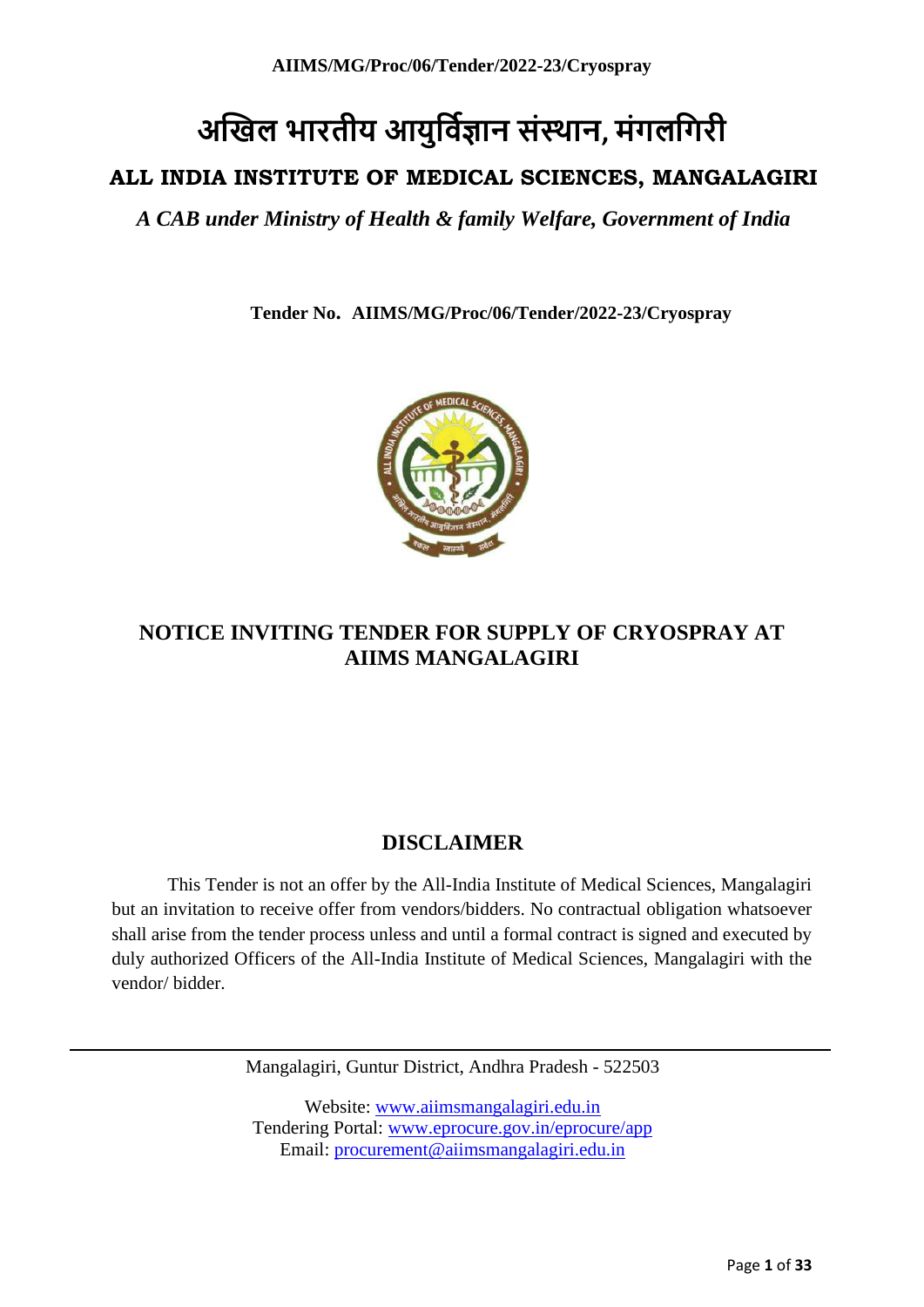# **TENDER NOTICE**

### **NOTICE INVITING TENDER FOR SUPPLY OF CRYOSPRAY AT AIIMS MANGALAGIRI**

#### Tender No. AIIMS/MG/Proc/06/Tender/2022-23/Cryospray

| <b>Critical Data Sheet</b>                                                  |                                                                        |  |  |  |
|-----------------------------------------------------------------------------|------------------------------------------------------------------------|--|--|--|
| Mode of Tender                                                              | E-Tender                                                               |  |  |  |
| Type of Bid                                                                 | Two Cover Bid                                                          |  |  |  |
| <b>Tender Publishing Date</b>                                               | 21/06/2022                                                             |  |  |  |
| Last date and time for submission of Tender                                 | 06/07/2022 01:00PM                                                     |  |  |  |
| Date and time for opening of tender                                         | 07 / 07/ 2022 01.10 PM                                                 |  |  |  |
| <b>EMD</b>                                                                  | Rs. $6,000$ /-                                                         |  |  |  |
| <b>Performance Security Deposit</b>                                         | 3% of total contract value                                             |  |  |  |
| Validity of Bid                                                             | 180 days after bid Opening                                             |  |  |  |
| For viewing, quoting the detailed NIT<br>bidders may also visit our website | http://aiimsmangalagiri.edu.in<br>https://eprocure.gov.in/eprocure/app |  |  |  |

The Director, AIIMS Mangalagiri invites Tenders in Two Bid System (i.e., Technical and Financial Bid) from reputed, experienced Bidders for supply of Cryospray at AIIMS Mangalagiri through on-line e-procurement portal [www.eprocure.gov.in](http://www.eprocure.gov.in/)

The Tender documents are also available in our website: [www.aiimsmangalagiri.edu.in,](http://www.aiimsbhopal.edu.in/) Bidders have to submit the bids online by uploading all the required documents through [www.eprocure.gov.in](http://www.eprocure.gov.in/) Bids for this tender will be accepted through online only.

The Bidder is expected to examine all instructions, forms, terms and specifications in the bidding document. The bid should be precise, complete and in the prescribed format as per the requirement of the bid document. Failure to furnish all information required by the bidding document or submission of a bid not responsive to the bidding documents in every respect will be at the Bidder's risk and may result in rejection of the bid. The Procurement of goods and services under this tender will be regulated as per the applicable provision of Public Procurement (Preference to Make in India), order 2017 of MoC&I (DIPP), Govt. Of India, and subsequent amendments thereof. Therefore, bidders who are claiming to be regulated under the said order are to submit documentary evidence in support of their claim. The Bidder shall bear all costs associated with the preparation and submission of its bid and AIIMS, Mangalagiri will in no case be held responsible or liable for these costs, regardless of the conduct or outcome of the bidding process.

The Director, AIIMS Mangalagiri reserves the right to accept or reject any quotation in full or part thereof without assigning any reason.

#### **Manual bids and conditional bids will not be accepted under any circumstances and will be out rightly rejected.**

AO (Procurement) For Director, AIIMS Mangalagiri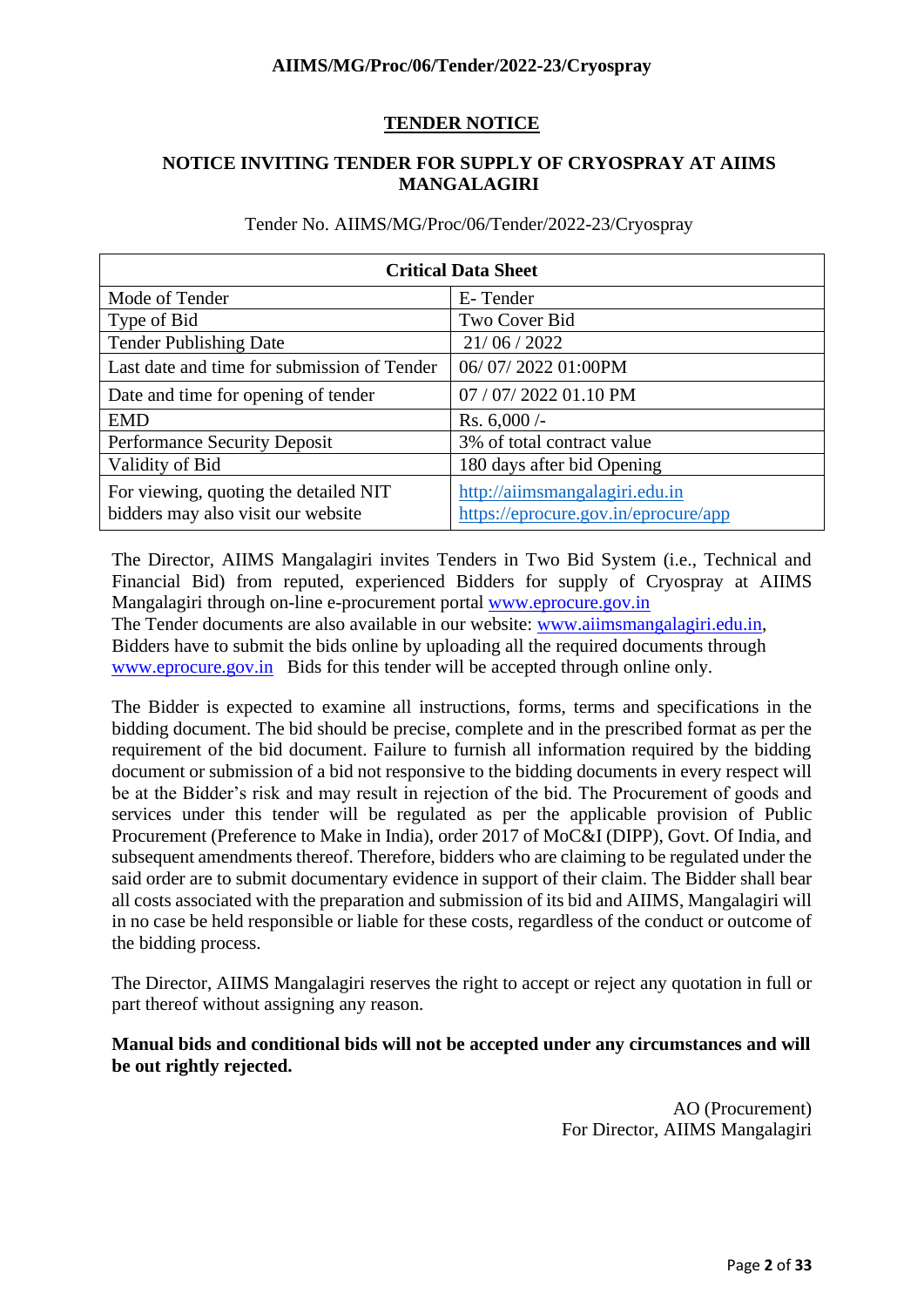# **TECHNICAL BID DOCUMENTS FOR BIDDER ELIGIBILITY**:

The following documents are required to uploaded by the Bidder along with Technical Bid as per the tender document:

- 1) Signed and scanned copy of duly attested copy of PAN, GST and Firm registration certificate
- 2) Scanned copy original EMD
- 3) Signed and Scanned copy of Local Content certificate as per MoCI OM No. P-45021/2/2017-PP(BE-II) dated 16 Sept 2020 and subsequent amendments thereof.
- 4) Affidavit of Self Certification regarding Local Content in a Medical Devices to be purchase on Rs. 100/- Stamp Paper
- 5) Signed and Scanned copy of Tender Acceptance letter "Annexure-I"
- 6) Signed and Scanned copy of profile of the organization 'Annexure II"
- 7) Signed and scanned copy of proof of Status of Bidder: Manufacturer or Authorized Agent of the Manufacturer/ Whether Public Undertaking/Public Ltd. /Private Ltd. Company / Proprietary Firm. -Annexure-III".
- 8) Tenderer must provide evidence of 3 years' market experience.
- 9) Proof of supply of similar items to any Central Govt./State Govt./PSU/Semi Govt/Reputed Private institutions and preferably in Govt. hospitals and user list of at least 5 users must be uploaded with relevant documents and Annexure VI
- 10)Bidder should have minimum average annual turnover of Rs. 30 Lakhs . Signed and scanned Copy of Annual turnover statement as per Annexure-"VIII" and Attach Annual turnover ,balance sheet, & profit loss statements of last three year duly certified by CA as mentioned in tender document should be uploaded.
- 11)Income Tax Return of last three years should be uploaded.
- 12) Signed and Scanned Copy of affidavit duly certified by the notary that the bidder has never been black listed or punished by any court for any criminal offence/breach of contract and that no police/vigilance enquiry/criminal case is pending against either bidder legal entity or against individual Directors of the company or partners etc. of the firm etc. as per "Annexure-VII".
- 13) Deviation Statement "Annexure-IX
- 14) OEM must be an BIS /ISI certified company
- 15)Relevant brochure/catalogue pertaining to the items quoted with full specifications etc.
- 16) Technical Specifications Compliance Report.
- 17) Signed & scanned copy of Price Justification "Annexure-X".

**Note:** Bidders are requested to upload the clearly visible documents only other wise failing which the offer shall be liable for rejection without any further communication.

#### **PRICE BID**

Price bid in the form of BOO\_XXXX .xls

The below mentioned Financial Proposal/ Commercial bid format is provided as BOQ.xls along with this tender document at <https://eprocure.gov.in/eprocure/app> . Bidders are advised to download this BOQ.xls as it is quote their offer/rates in the permitted column and upload the same in the commercial bid. Bidder shall not tamper/modify downloaded price bid template in any manner. In case if the same is found to be tampered / modified in any manner, tender will be completely rejected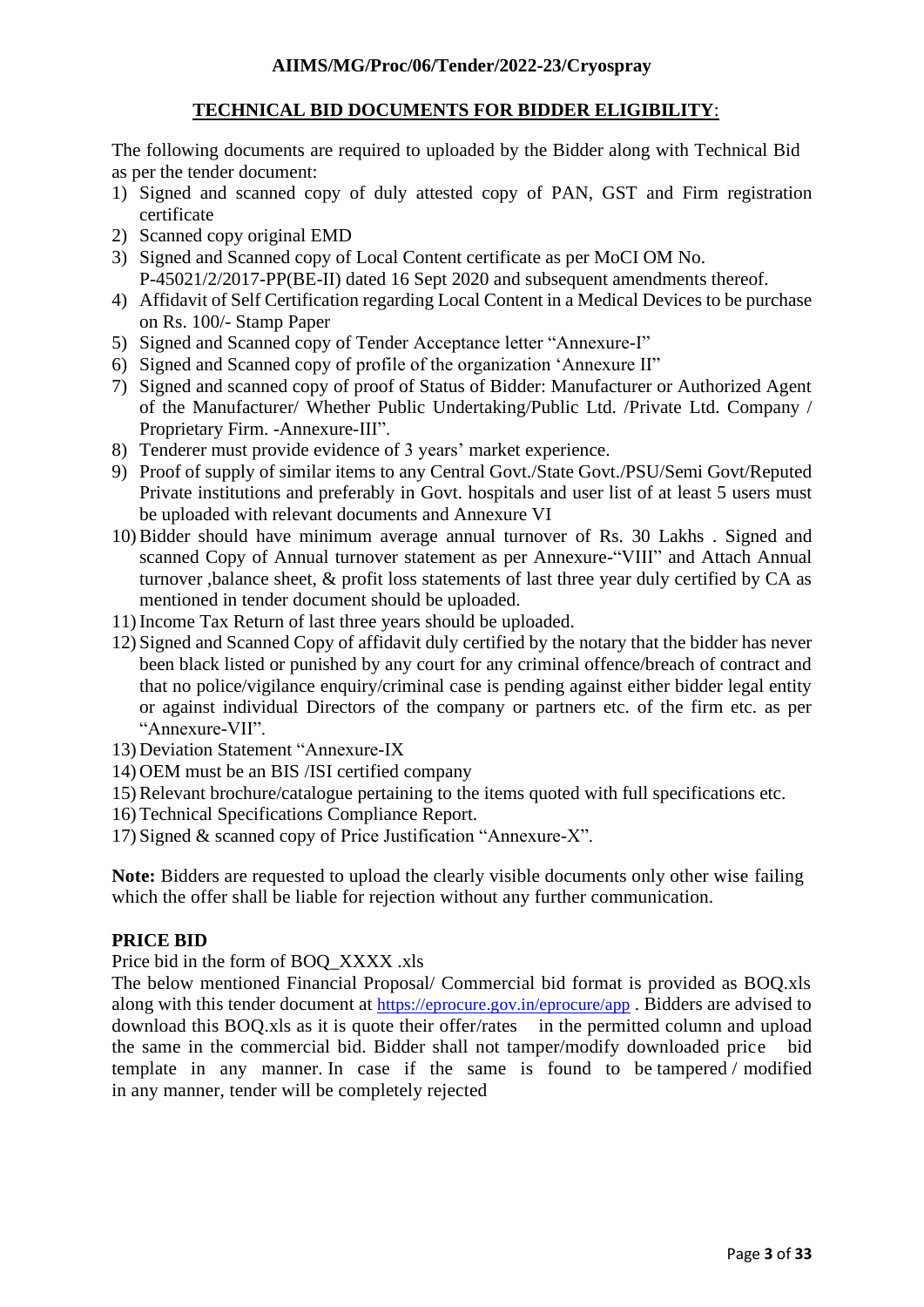# **THE SCOPE OF WORK / SCHEDULE OF REQUIREMENT**

| S. No. | <b>Item Description</b> | Req. Qty. |
|--------|-------------------------|-----------|
|        | Cryospray               | No.       |

- 1. Bids are invited from Manufacturer's/Authorized Distributors/ Authorized Dealers/ Supplier companies, to supply high-quality Equipment/ Instruments as per the Technical Specification and Standard mentioned in the Schedule of requirement.
- 2. Description of Equipment along with accessories for given in below. Tenderer should arrange demo of item to faculty/officers (Technical Specification Committee) for display/ testing of the equipment if necessary.
- 3. Companies well known in the line of manufacturing/Authorized Distributor/Dealer of the Equipment/Instruments/ should only quote as per our requirement and the supply /Delivery time is 3 weeks (i.e., 21 Days) only after the issue of Purchase Order.
- 4. The required in-situ works like minor Electrical/Plumbing/Civil/any other Engineering Works, any accessories and consumables during the warranty period, if any required for Equipment/Instrument installation for making it operational at client site, will carried out and borne by the Successful L-1 Agency, and for this purpose no extra payment, what so ever will not paid by AIIMS Mangalagiri to any Agency. Accordingly, the vendor may bid.

| <b>Item Description</b>                                   | Qty          |
|-----------------------------------------------------------|--------------|
| 1. Spray Cryo with smooth operation                       | $\mathbf{1}$ |
| 2. Leakage proof                                          |              |
| 3. Capacity: 450-550 ml                                   |              |
| Height : $10-12$ inch<br>4.                               |              |
| With one leur lock attachment<br>$5_{-}$                  |              |
| 6. Accessories :                                          |              |
| Contact probes (gold plated): 10mm<br>a)                  |              |
| b) Spray tips: $1mm$ , $0.75mm$ , $0.55mm$ , $0.45mm$     |              |
| Bent spray extension<br>c)                                |              |
| 7. Warranty: 2 years                                      |              |
| CAMC : 3 years including all spares and accessories<br>8. |              |

# **Technical Specpification for "Cryospray''**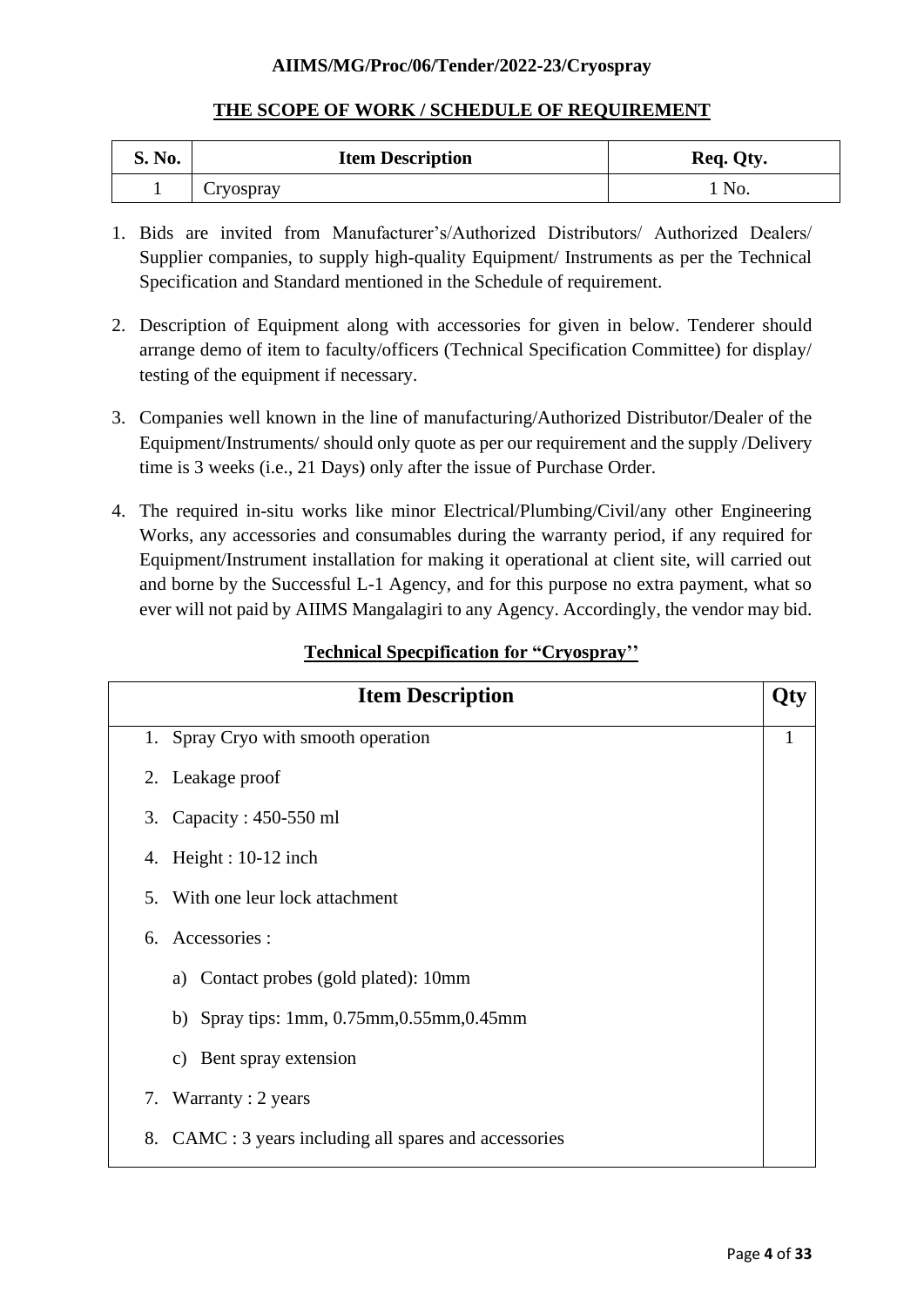# **GENERAL INSTRUCTIONS TO BIDDERS (GIB)**

#### **1. Preamble: -**

a) **Earnest Money Deposit:** EMD amounting to Rs. 6,000 (Rupees Six thousand only) (refundable to unsuccessful bidders after award of the contract) in favor of AIIMS Mangalagiri and payable at Mangalagiri in the form DD/FDR/BG from any Scheduled bank with validity of 180 days from date of publishing to be submitted. The EMD should be furnished along with the technical bid.

 The Original FDR/BG/DD EMD should reach *O/o AO(Procurement), 4th Floor Nursing College, AIIMS Mangalagiri, Guntur -522503* within the bid submission date and time for the tender. Bids received without EMD or Late will be rejected.

**Exemption:** Firms registered with NSIC/MSME (for sales & Service of Similar Items) are exempted from submission of EMD (subject to the financial limits indicated in the NSIC certificate). Govt. of India/State Government departments/Undertakings are also exempted from EMD. However, the respective firm / departments have to submit the relevant certificate (NSIC/MSME etc.) and financial limit to avail this exemption.

- b) **Eligibility of Bidders: -** Before formulating the tender and submitting the same to the purchaser, the bidder should read and examine all the terms, conditions, instructions, checklist, technical specifications, etc. contained in the Tender documents. Failure to provide and/or comply with the required information, instructions etc. incorporated in these tender documents may result in rejection of its tender.
- c) **Language of Tender: -**The tender submitted by the bidder and all subsequent correspondence and documents relating to the tender exchanged between the bidder and the purchaser, shall be written in English language, unless otherwise specified in the Tender Enquiry. However, the language of any printed literature furnished by the bidder in connection with its tender may be written in any other language provided the same is accompanied by an English translation and, for purposes of interpretation of the tender, the English translation shall prevail.

The tender submitted by the bidder and all subsequent correspondence and documents relating to the tender exchanged between the bidder and the purchaser, may also be written in the Hindi language, provided that the same are accompanied by English translation, in which case, for purpose of interpretation of the tender etc, the English translations shall prevail.

d) **Tendering Expenses: -** The bidder shall bear all costs and expenditure incurred and/or to be incurred by it in connection with its tender including preparation, mailing and submission of its tender and for subsequent processing the same. The purchaser will, in no case be responsible or liable for any such cost, expenditure etc regardless of the conduct or outcome of the tendering process.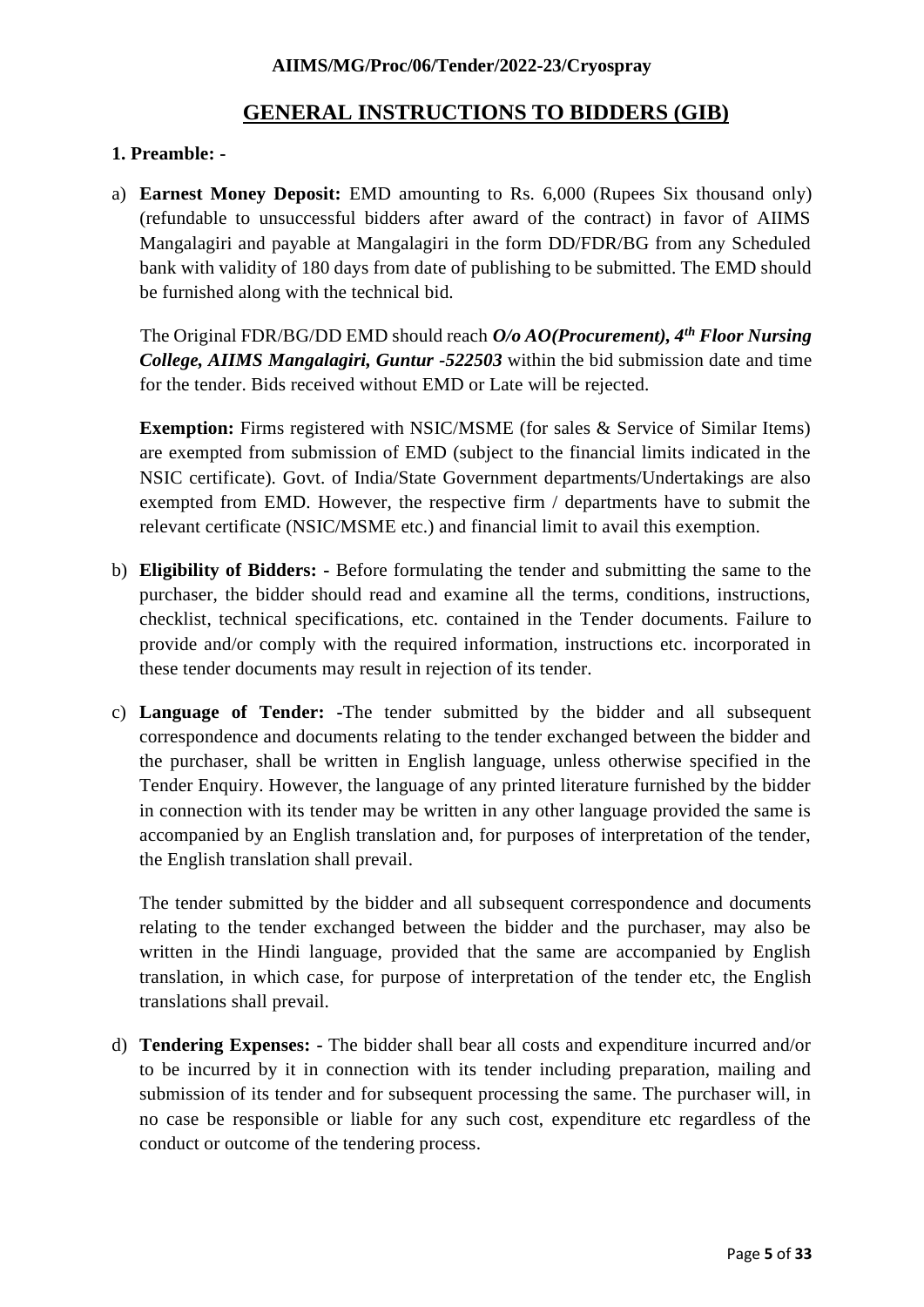- **2. Tender currencies: -** The bidder supplying indigenous goods or already imported goods shall quote only in Indian Rupees (INR). Bids, where prices are quoted in any other way shall be treated as non - responsive and will be rejected.
- **3. Tender Prices: -** The bidder shall indicate all specified components of prices shown therein on the Price Schedule provided in BoQ including the unit prices, applicable taxes and total bid prices of goods and services. It proposes to supply against the requirement. The entire column shown in BoQ should be filled up as required. Cost per item will be considered for Price evaluation.

# **4. Bid validity: -**

- a. The bids shall remain valid for acceptance for a period of 180 days (One hundred and Eighty days) after the date of tender opening prescribed in the tender document. Any tender valid for a shorter period shall be treated as unresponsive and rejected.
- b. In exceptional cases, the bidders may be requested by the purchaser to extend the validity of their tenders up to a specified period. Such request(s) and responses thereto shall be conveyed by email. The bidders, who agree to extend the tender validity, are to extend the same without any change or modification of their original tender.
- c. In case the day up to which the tenders are to remain valid falls on / subsequently declared a holiday or closed day for the purchaser, the tender validity shall automatically be extended up to the next working day.
- **5. Non- responsive tender: -**Non submission of the following is some of the important aspects, for which a tender shall be declared non – responsive during the evaluation and will be ignored:
	- a) Tender Acceptance Form as per Annexure-I (signed & stamped) not uploaded.
	- b) Bid validity is shorter than the required period.
	- c) Required Bid Security (Amount, validity etc.)/ Exemption documents have not been uploaded as per stipulated provisions.
	- d) Bidder has not agreed to give the required performance security of required amount in an acceptable form for due performance of the contract.
	- e) Bidder has not agreed to other essential condition(s) specially incorporated in the Tender document like terms of payment, liquidated damages clause, comprehensive warranty clause, dispute resolution mechanism, and applicable law.
	- f) Poor/unsatisfactory past performance.
	- g) Bidders who stand de-registered/ banned/ blacklisted by any Central Govt. Ministries/ Departments/ Hospitals/Institutes.
	- h) Bidder has not agreed for the delivery terms and delivery schedule.
- **6. Discrepancies in Prices:** The Bidder(s) shall quote Rate up-to two decimals only. Bidder(s) to note that only first two decimals shall be considered for evaluation if quotation having more than two decimals.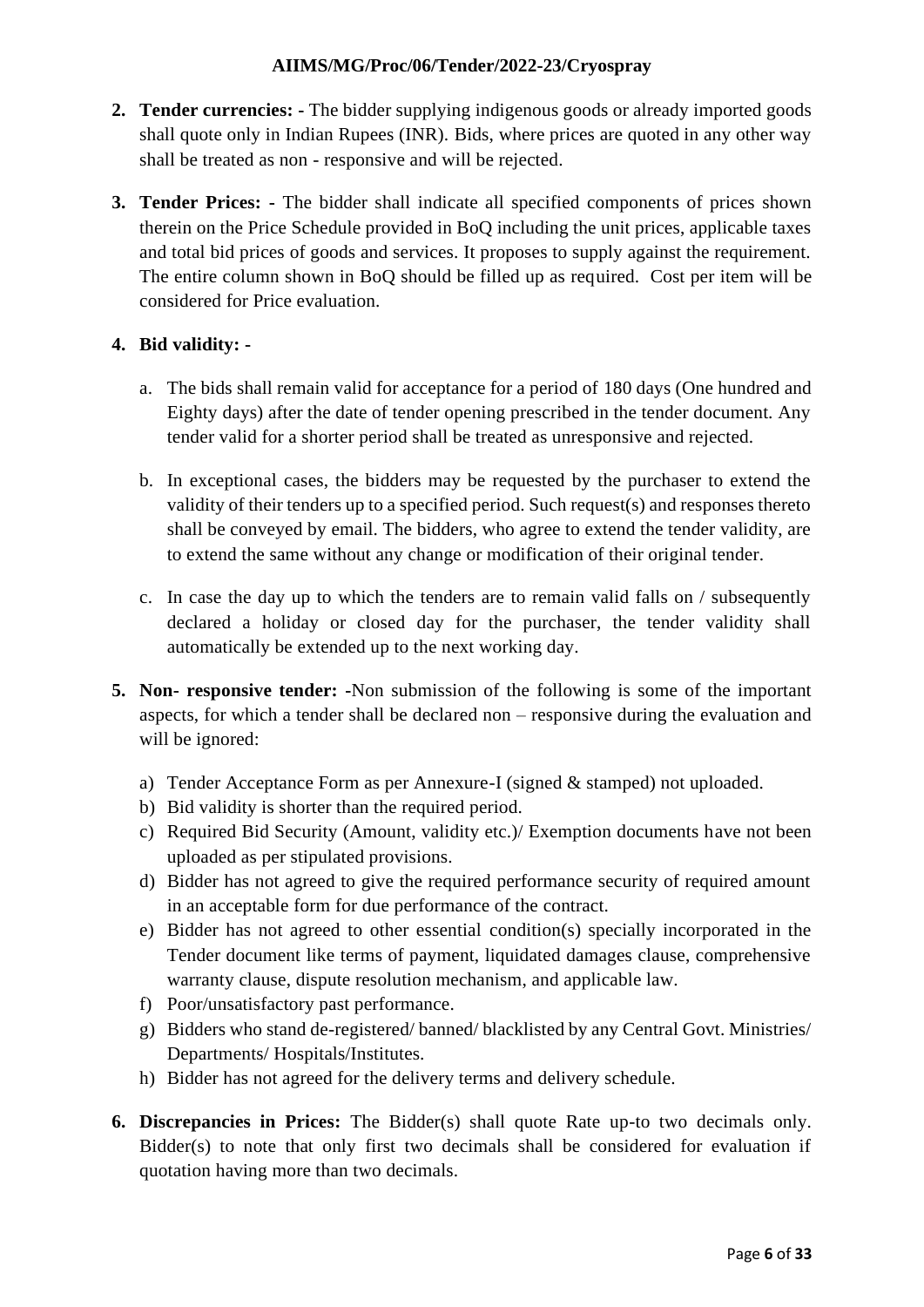# **7. Price Preference Policy and Exemption for submission of various eligibility Criteria documents to the Bidder Registered under Make in India Initiative: -**

The Bidder Companies, those have registered under Make in India initiative and producing their products under **"Make in India" Policy of Government of India** shall be given Price Preference as per Govt. of India applicable Rules and Guidelines on submission of relevant certificate (i.e. Make In India Certification) for availing the Price Preference and Exemption for submission of exempted documents against this bid along with their Pre-Qualification Bid Documents. If the no bidder will upload/submit the requested "Make in India" Certificate along with their Bid, it will be treated as open tender bid and no preference shall be given to such BIDDER on producing "Make in India" Certification in later bid stage.

# **Price preference to "Make in India" product shall be as follows:**

- a. If the "Make in India" product and other products are at the same price range, preference shall be given to "Make in India" product.
- b. If the "Make in India" product is not L1, however it is with in the 5% range of L1 price, option shall be given to the "Make in India" product to match the L1 price and to quote a price lower than L1 vendor.
- **8. Purchase preference to Micro and Small Enterprises (MSEs):** Purchase preference will be given to MSEs as defined in Public Procurement Policy for Micro and Small Enterprises (MSEs) Order, 2012 dated 23.03.2012 issued by Ministry of Micro, Small and Medium Enterprises and its subsequent Orders/Notifications issued by concerned Ministry. If the bidder wants to avail the Purchase preference for services, the bidder must be the Service provider of the offered Service. Relevant documentary evidence in this regard shall be uploaded along with the bid in respect of the offered service. If L-1 is not an MSE and MSE Service Provider (s) has/have quoted price within L-1+ 15% of margin of purchase preference /price band defined in relevant policy, then 100% order quantity will be awarded to such MSE bidder subject to acceptance of L1 bid price.

# **9. Additional Factors and Parameters for Evaluation and Ranking of Responsive Tenders:**

#### A. **The purchaser's evaluation of a tender will take into account the following:**

The Purchaser reserves the right to give the price preference to small-scale sectors etc. and purchase preference to central public sector undertakings as per the instruction in vogue while evaluating, comparing and ranking the responsive tenders.

#### B. **Purchase Preference to Local Suppliers**

In pursuance of Government of India Order no. P-45021/2/2017-B.E.-II dated 15/06/2017 purchase preference shall be given to local suppliers in all procurements undertaken by procuring entities in the manner specified hereunder:

a. In procurement of goods in respect of which the Nodal Ministry has communicated that there is sufficient local capacity and local competition, and where the estimated value of procurement is Rs. 50 lakhs or less, only local suppliers shall be eligible. If the estimated value of procurement of such goods is more than Rs. 50 lakhs, the provisions of sub-paragraph b or c, as the case may be, shall apply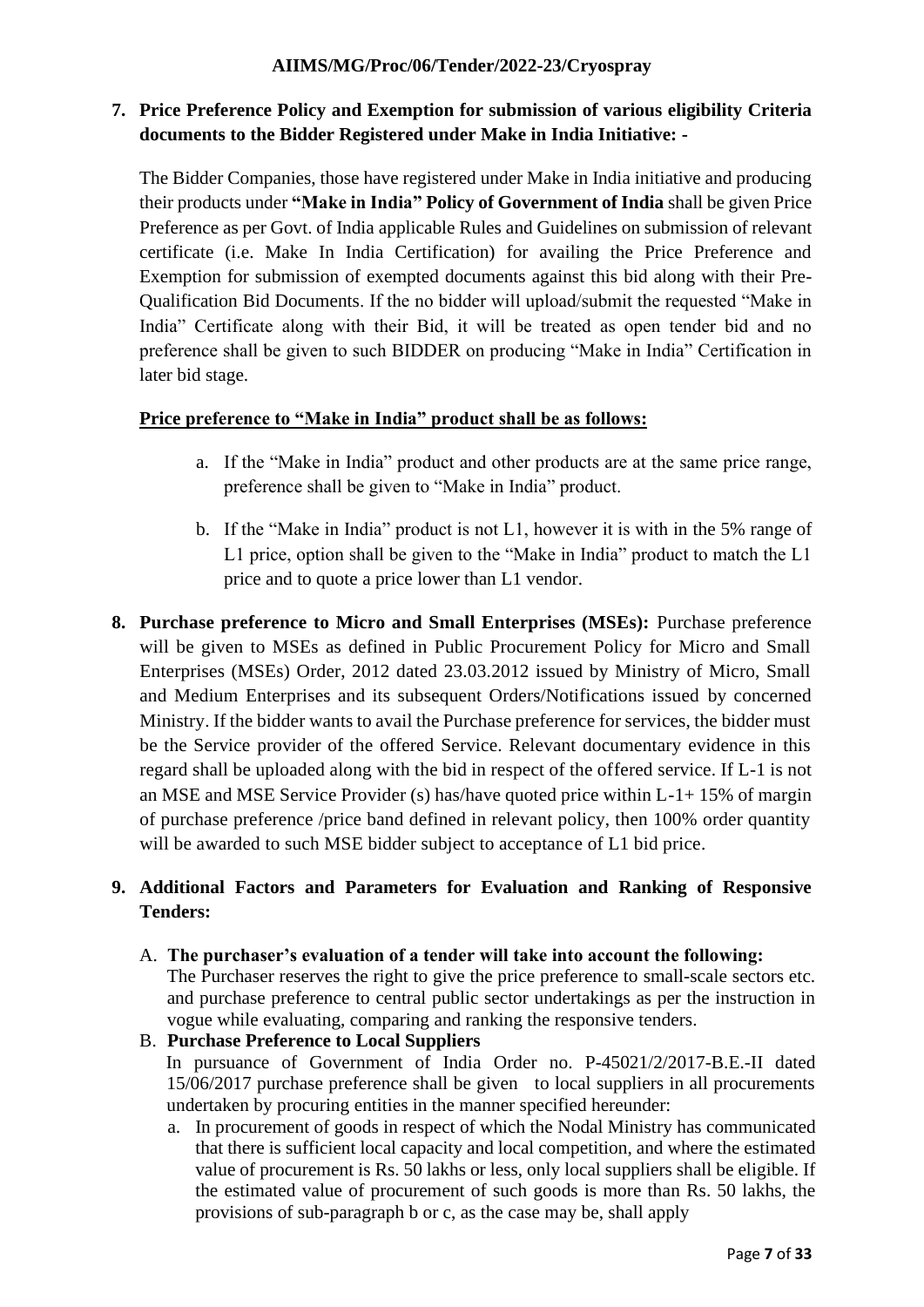- b. In the procurements of goods which are not covered by paragraph (a) above and which are divisible in nature, the following procedure shall be followed:
	- i) Among all qualified bids, the lowest bid will be termed as L1. If L1 is from a local supplier, the contract for full quantity will be awarded to L1.
	- ii) If L1 bid is not from a local supplier, 50% of the order quantity shall be awarded to L1. Thereafter, the lowest bidder among the local suppliers will be invited to match the L1 price for the remaining 50% quantity subject to the local supplier's quoted price falling within the margin of purchase preference, and contract for that quantity shall be awarded to such local supplier subject to matching the L1 price. In case such lowest eligible local supplier fails to match the L1 price or accepts less than the offered quantity, the next higher local supplier within the margin of purchase preference shall be invited to match the L1 price for remaining quantity and so on, and contract shall be awarded accordingly. In case some quantity is still left uncovered on local suppliers, then such balance quantity may also be ordered on the L1 bidder.
- C. **Exemption of small purchases**: Notwithstanding anything contained in paragraph 1 above, procurements where the estimated value to be procured is less than Rs 5 lakhs shall be exempt from this Order. However, it shall be ensured by procuring entities that procurement is not split for the purpose of avoiding the provisions of this Order.
- D. **Minimum local content**: The minimum local content shall ordinarily be 50%. The Nodal Ministry may prescribe a higher or lower percentage in respect of any particular item and may also prescribe the manner of calculation of local content.
- E. Margin of Purchase Preference The margin of purchase preference shall be 20%

# **10. Bidder's capability to perform the contract:**

- a) The purchaser, through the above process of tender scrutiny and tender evaluation will determine to its satisfaction whether the bidder, whose tender, has been determined as the lowest evaluated responsive tender is eligible, qualified and capable in all respects to perform the contract satisfactorily. If, there is more than one schedule in the Schedule of Requirements, then, such determination will be made separately for each schedule.
- b) The above-mentioned determinations will inter-alia take into account the bidder's financial, technical and production capabilities for satisfying all the requirements of the purchaser as incorporated in the Tender document. Such determination will be based upon scrutiny and examination of all relevant data and details submitted by the bidder in its tender as well as such other allied information as deemed appropriate by the purchaser.
- **11. Contacting the Purchaser:** In case a bidder attempts to influence the purchaser in the purchaser's decision on scrutiny, comparison & evaluation of tenders and awarding the contract, the tender of the bidder shall be liable for rejection in addition to appropriate administrative actions being taken against that bidder, as deemed fit by the purchaser.

#### **12. Purchaser's Right to accept any tender and to reject any or all tenders**

The purchaser reserves the right to accept in part or in full any tender or reject any or more tender(s) without assigning any reason or to cancel the tendering process and reject all tenders at any time prior to award of contract, without incurring any liability,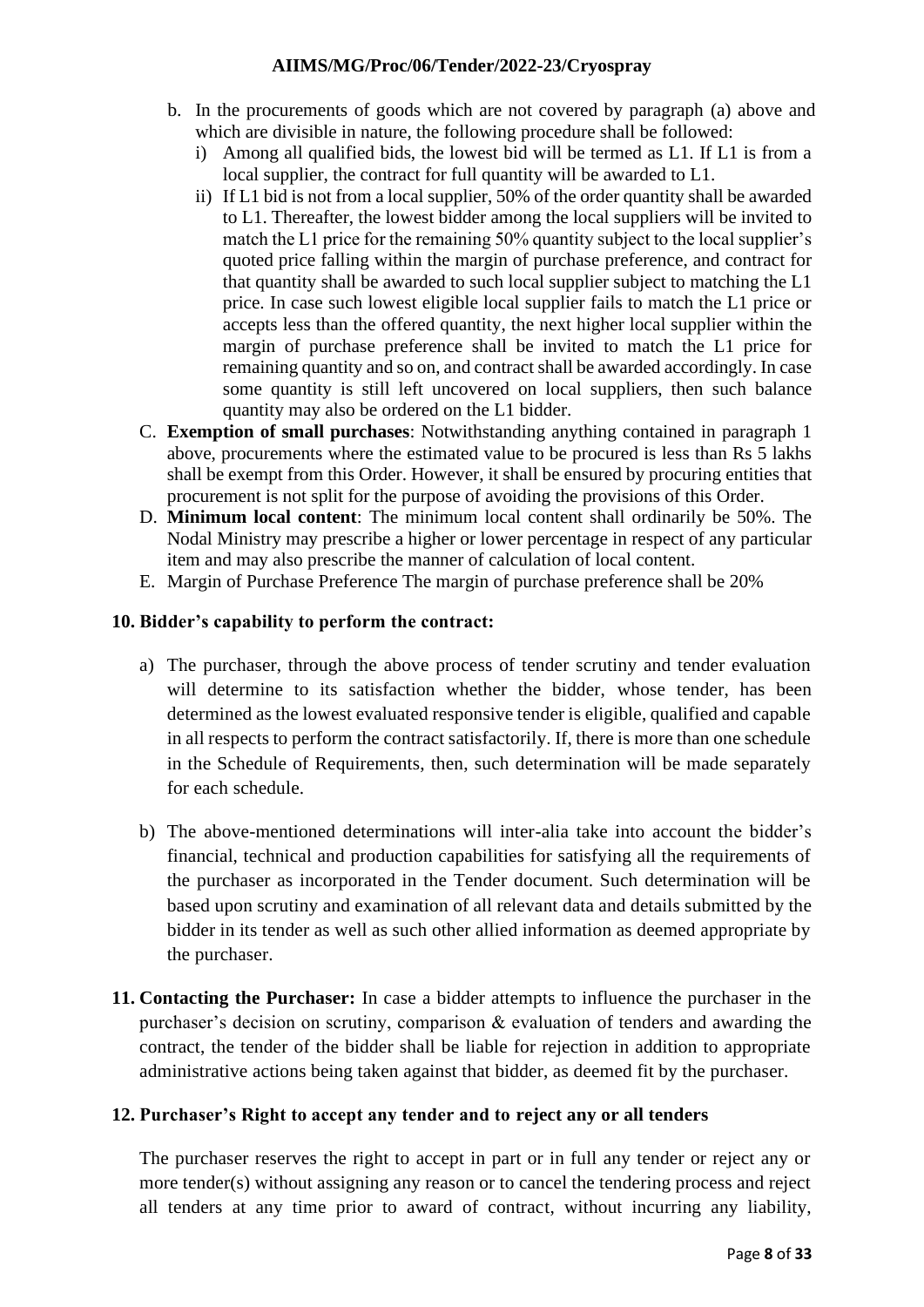whatsoever to the affected bidder or bidders. The Director reserves the right to modify, add or delete any terms & conditions of the contract as and when required.

## **13. Scrutiny and Evaluation of Tenders:-**

- a) Tenders will be evaluated on the basis of the terms & conditions already incorporated in the tender document, based on which tenders have been received and the terms, conditions etc. mentioned by the bidders in their tenders.
- b) The Purchaser will examine the Tenders to determine whether they are complete, devoid of computational errors required sureties furnished, and documents signed & duly stamped.
- c) The Tender/Bid will be opened online at<https://eprocure.gov.in/eprocure/app> in the O/o AO(Procurement) at AIIMS Mangalagiri Premises at designated bid opening.
- d) Financial bids will be opened only for the Technically qualified bidders.
- e) In incomparable situation, the committee may negotiate price with the technically and financially qualified bidder before awarding the bid. No information of any will be given to individual bidders.
- **14. Signing of Contract**: The successful bidder shall execute an agreement for ensuring satisfactory supply, installation, commissioning and the after sales service/support during the comprehensive warranty period and during the Comprehensive Annual Maintenance Contract.
- **15. Award Criteria**: The Purchaser will award the contract to the bidder whose bid has been determined to be substantially responsive and who has bided the lowest evaluated bid price.
	- a) Notwithstanding the above, the Purchaser reserves the right to accept or reject any quotations and to cancel the bidding process and reject all quotations at any time prior to the award of contract
	- b) The bidder whose bid is accepted will be notified of the award of contract by the Purchaser prior to expiration of the bid validity period. The terms of the accepted bid shall be incorporated in the purchase order. The Director reserves the right to accept or reject any or all tenders without assigning reasons.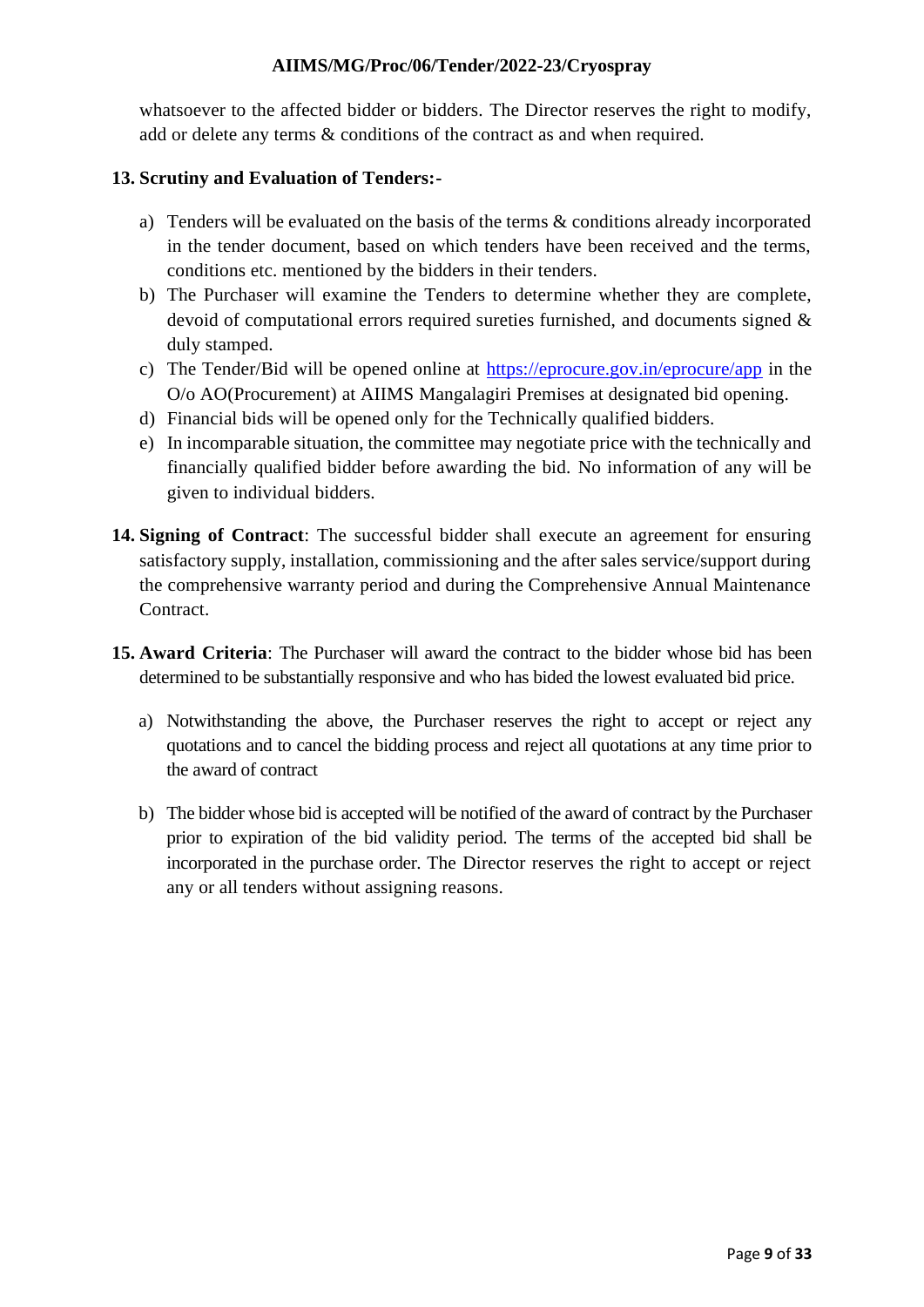# **GENERAL TERMS & CONDITIONS**

# **1. Pre–Qualification Criteria:**

- a) Bidder should be the manufacturer/authorized dealer/Distributor/Trader/ Supplier. Letter of Authorization from Manufacturer for the same and specific to the tender should be uploaded in the prescribed place.
- b) An undertaking from the original Manufacturer is required stating that they would facilitate the bidder on regular basis with technology/product updates and extend support for the warranty as well. The scanned copy of same to be uploaded (if applicable)

# **2. Performance Security: -**

- a) The Successful Contractor will be required to furnish an amount 3% of total purchase value as a performance security in the form of Fixed Deposit Receipt or Bank Guarantee from any Nationalized Bank duly pledged in the name of " AIIMS, Mangalagiri " payable at Mangalagiri within 2 weeks from the award of contract. Security Deposit shall be kept valid for a period of 60 days beyond completion of all the contractual obligations. In case of the contract fails to submit the requisite PSD even after 2 weeks from the date of issue of LOA the contract shall be terminated duly forfeiting the EMD and other dues if any payable against the contract. The failed contractor shall be debarred from participating in re-tender (if any) for that item. Performance Security Deposit is mandatory.
- b) The security deposit can be forfeited by order of this Institute in the event of any breach or negligence or non–observance of any condition of contract or for unsatisfactory performance or non – observance of any condition of the contract.
- c) Successful supplier/firm should submit performance Security Deposit as prescribed in favour of "AIIMS, Mangalagiri" and to be received in the *office of AO (Procurement), 1 st Floor, Nursing College, AIIMS Mangalagiri, Guntur-522503* before the date of commencement of supply or 2 weeks from the date of acceptance of the purchase order, whichever is earlier. The Performance Security Deposit to be furnished in the form of Bank Guarantee as per given Performa of the tender documents, for an amount covering 3% of the contract value.
- d) Validity of the Performance Security Deposit shall be for a period of 60 days beyond of the warranty period from the date of issue of installation  $\&$  commissioning
- **3. Country of Origin:** All goods and services to be supplied and provided for the contract shall have the origin in India or in the countries with which the Government of India has trade relations. The word "origin" incorporated in this clause means the place from where the goods are mined, cultivated, grown, manufactured, produced or processed or from where the services are arranged.

#### **4. Sample/Demonstration:**

i. The tenderer may be asked for demonstrate the material sample as and when required by the Institute for quality evaluation and all the expenses for demonstration will be borne by the tenderer. Purchase will be done only after the approval of the quality of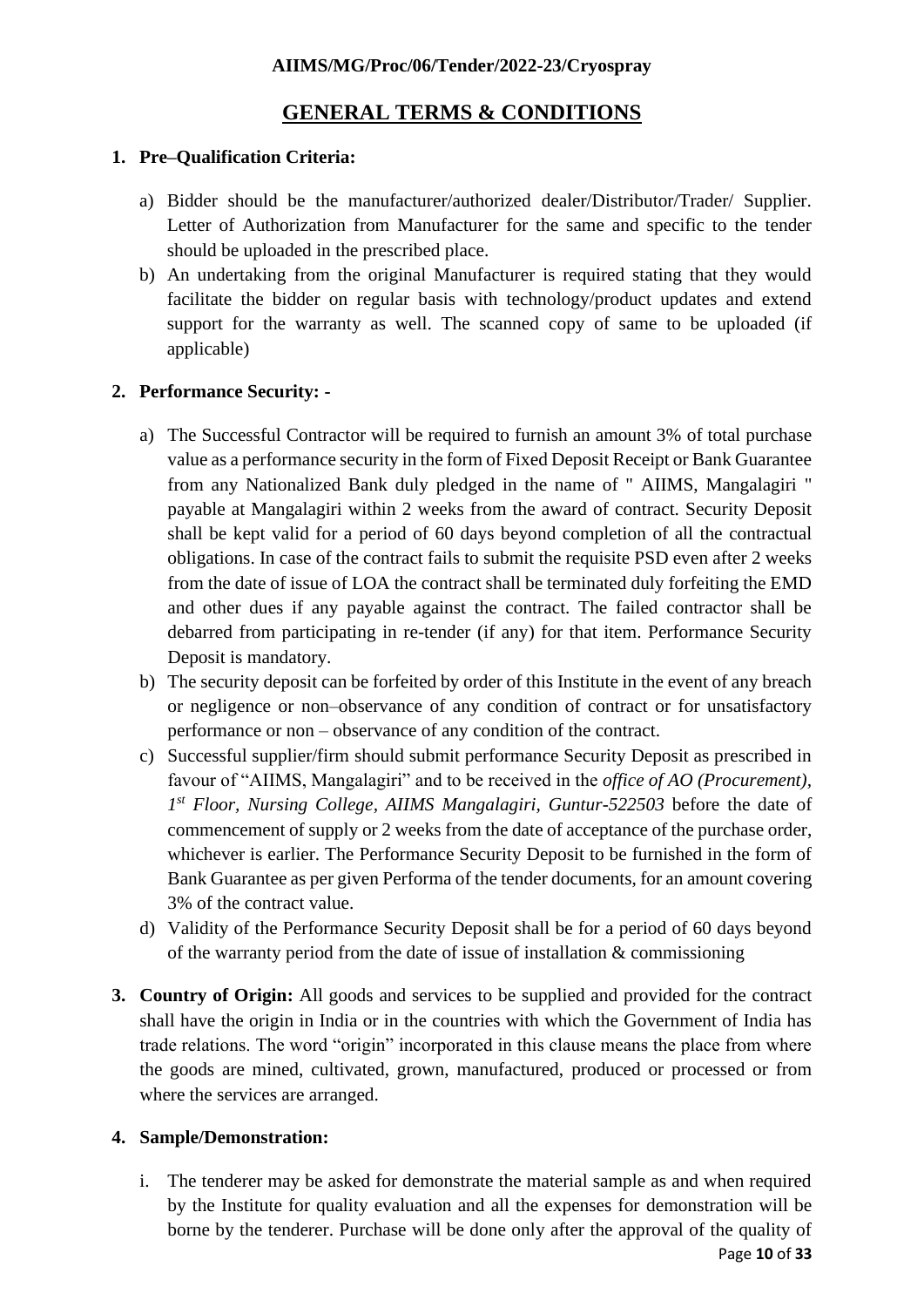the product by the Competent Authority.

- ii. The firms are intimated that they should get ready for demonstration and only one-week time will be provided for arrangement of demonstration and no request for extending time for demonstration will be entertained. Failure to demonstrate, their offer will be summarily rejected.
- **5. Delivery & Installation:** The successful bidder should strictly adhere to the delivery schedule supply of above instruments should be affected within 3 Week from the date of purchase order and this clause should be strictly adhere to failing which administrative action as deemed fit under rules will be taken against the defaulter. Otherwise, Liquidation Damages will be imposed as per clause no. 4. Purchase order will be placed as required by consignee.
- **6. Penalty:** If the suppliers fails to deliver and place any or all the Equipment or perform the service by the specified date as mention in purchase order, penalty at the rate of 0.5% per week of delayed value of goods subject to the maximum of 10% of delayed goods value will be deducted, afterwards another penalty may be imposed.

# **7. Penalties for non-performance**

The penalties to be imposed, at any stage, under this tender are;

- a) imposition of liquidated damages,
- b) forfeiture of performance security,
- c) termination of the contract,
- d) Blacklisting/debarring of the bidder.
- **8. Training and Demonstration (If required):** Suppliers needs to provide adequate training and demonstration at AIIMS Mangalagiri to the nominated person of AIIMS Mangalagiri at their cost. AIIMS Mangalagiri will not bear any training or living expenditure in this regard. The Supplier should arrange for regular weekly visit to the AIIMS, Mangalagiri campus by its technical team and assist in maintenance of the item/equipment within warranty period. Assistance limited to locking companies with manufacturer will not be considered sufficient
- **9. Right of Acceptance:** AIIMS, Mangalagiri reserves the right to accept or reject any or all tenders/quotations without assigning any reason there of and also does not bind itself to accept the lowest quotation or any tender. AIIMS, Mangalagiri also reserves the rights to accept all the equipment/instruments in the given tender or only part of it in any given schedule without assigning any reason.

# **10. Risk Purchase & Recovery of sums due:**

a) Failure or delay in supply of any or all items as per Requisition / Purchase Order, Specification or Brand prescribed in the tender, shall be treated as 'non-compliance' or 'breach of contract' and the order in part or full be arranged from alternative source(s) at the discretion of the Competent authority and the difference in price has to be recovered from the tenderer as mentioned elsewhere.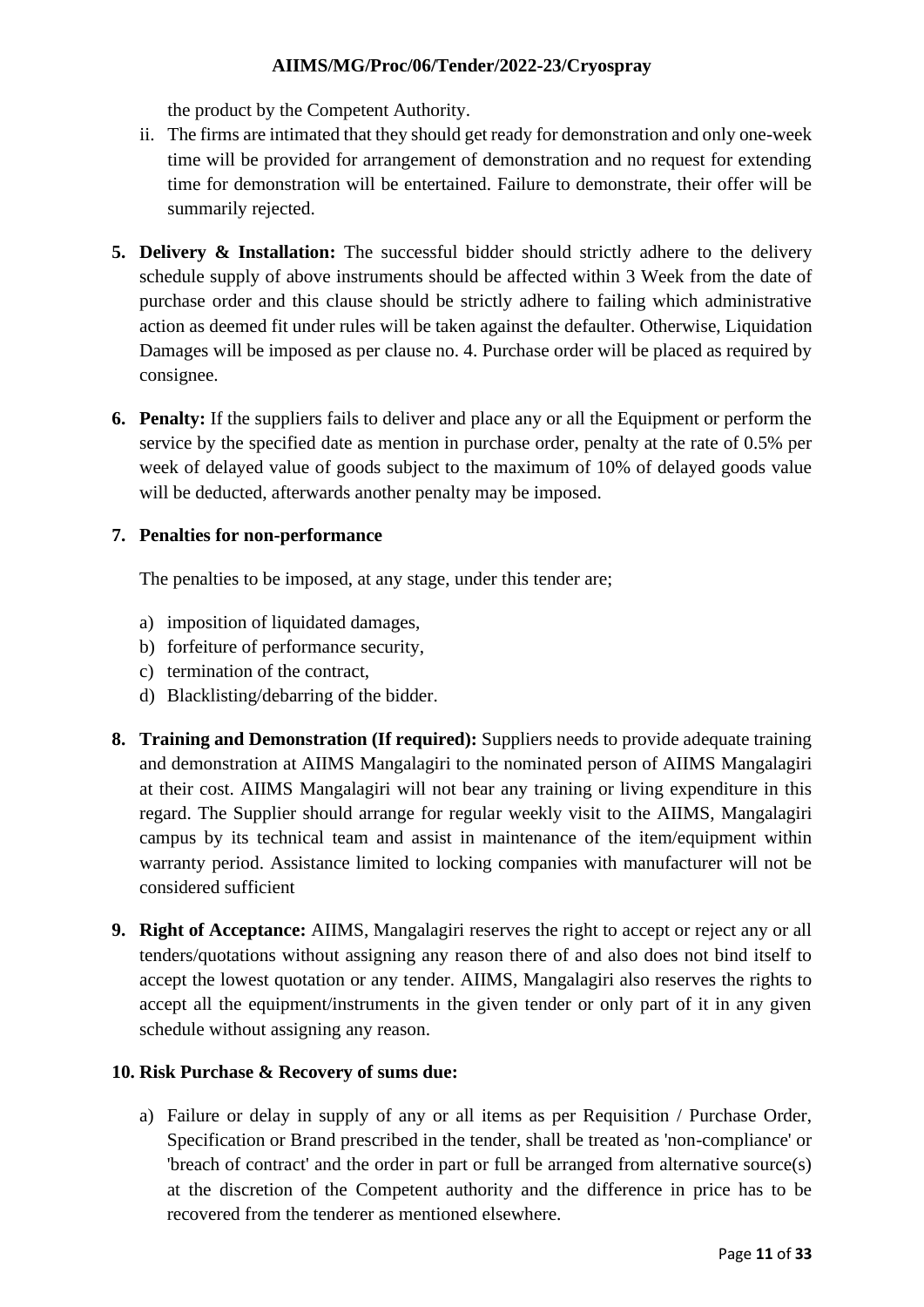- b) The amount will be recovered from any of his subsequent / pending bills or security Deposit.
- c) In case the sum of the above is insufficient to cover the full amount recoverable, the contractor shall pay to the purchaser, on demand the remaining balance due.

# **11. Guarantee/Warranty, CMC, Installation, Service, Maintenance:**

- a) The tenderers must quote for price with onsite 2 years warranty and 3 years CMC Service, including all accessories and bought out items as mentioned in schedule of requirement. It is applicable from the date of completion of the satisfactory installation as certified by the stipulated committee/HoD of the Concerned Department.
- b) Equipment down time should never be more than a week. The dealer shall provide a standby machine in case the machine downtime due to repairs is expected to be more than 30 days as the patient services should not be affected.
- c) The equipment and all accessories should be installed, tested and commissioned at the User department, AIIMS Mangalagiri free of cost.
- d) The supplier must train the technical staff and faculty of the institute, regarding all the operations available on the system.
- e) The Warranty charges shall not be quoted separately otherwise the offer shall be summarily rejected.

In the installation report the model number of instrument and all spares' parts/ accessories numbers should be in the line of purchase order. And suppliers must be written in the warranty declaration that "everything to be supplied by us hereunder shall be free from all defects and faults in material, workmanship and shall be of the highest quality and material of the type ordered, shall be in full conformity with the specification and shall be completed enough to carry out the experiments, as specified in the tender document." If any item covered under warranty fails, the same shall be replaced free of cost including all the applicable charges (shipping cost both ways). **Installation must be done within stipulated time period from the date of delivery of the item/ equipment as specified in the purchase order**

- **12. Right to reject:** AIIMS, Mangalagiri reserves all right to reject any tender including of those tenderers who fails to comply with the instructions without assigning any reason whatsoever and does not bind itself to accept the lowest or any specific tender. The decision of this Institute in this regard will be final and binding.
- **13. Option Clause:** The Purchaser reserves the right to increase or decrease the quantity to be ordered up to 50% of bid quantity at the time of placement of contract. The purchaser also reserves the right to increase the ordered quantity by up to 50% of the contracted quantity during the currency of the contract at the contracted rates. Bidders are bound to accept the orders accordingly.
- **14. Insolvency etc.:** In the event of the firm being adjudged insolvent or having a receiver appointed for it by a court or any other under the Insolvency Act made against them or in the case of a company the passing any resolution or making of any order for winding up, whether voluntary or otherwise, or in the event of the firm failing to comply with any of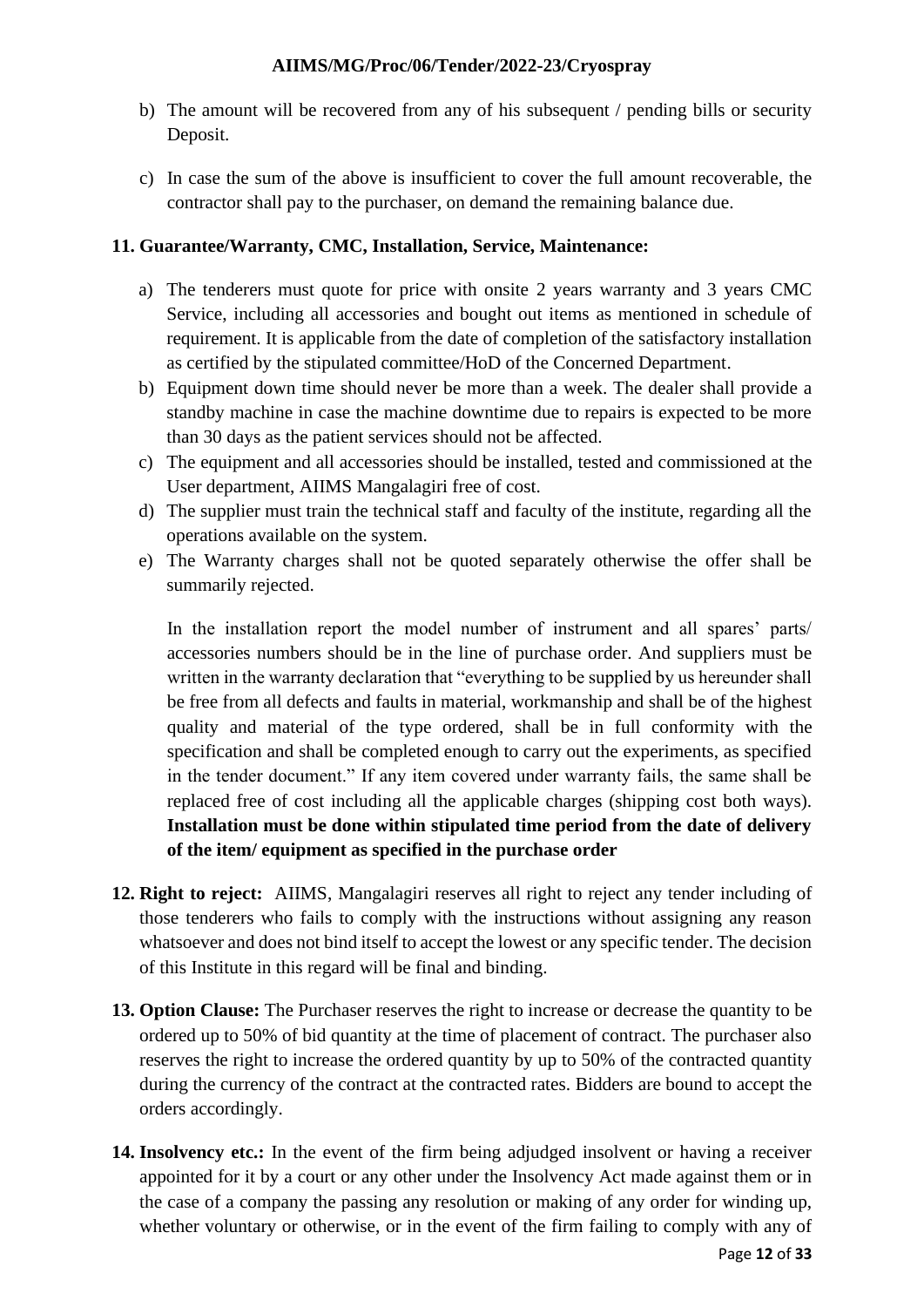the conditions herein specified AIIMS, Mangalagiri shall have the power to terminate the contract without any prior notice.

- **15. Force Majeure:** If, at any time during the subsistence of this contract, the performance in whole or in part by either party of any obligation under this contract is prevented or delayed by reasons of any war or hostility, act of public enemy, civil commotion, sabotage, fire, floods, exception, epidemics, quarantine restriction, strikers lockout or act of God (hereinafter referred to as events) provided notice of happening of any such eventuality is given by party to other within 21 days from the date of occurrence thereof, neither party hall by reason of such event be entitled to terminate this contract nor shall either party have any claim for damages against other in respect of such non-performance or delay in performance and deliveries have been so resumed or not shall be final and conclusive. Further, that if the performance in whole or in part of any obligation under this contract is prevented or delayed by reason of any such event for a period exceeding 60 days, AIIMS, Mangalagiri party may, at least option to terminate the contract.
- **16. Breach of Contract/Agreement:** In case of breach of any terms and conditions as mentioned above, the Competent Authority, will have the right to cancel the contract/agreement without assigning any reasons thereof and nothing will be payable by AIIMS, Mangalagiri. In that event the security deposit shall also stand forfeited.

*False declaration will be in breach of the code of integrity under rule 175 (1) (i) (h) of the General Financial Rules for which a bidder or its successors can be debarred for up to Two Years as per rule 151 (iii) of the General Financial Rules along with such other actions as may be permissible under law*

**17. Subletting of contract:** The firm shall not assign or sublet the contract or any part of it to any other person or party without having prior permission from AIIMS, Mangalagiri, which will be at liberty to refuse if thinks fit.

# **18. Payment Terms:**

- a) **100% payment after receipt and acceptance of material.**
- b) Payment shall be made subject to recoveries, if any, by way of liquidated damages or any other charges as per terms & conditions of contract in the following manner.
- c) The supplier shall not claim any interest on payments in any circumstance.
- d) Where there is a statutory requirement for tax deduction at source, such deduction towards income tax and other tax as applicable will be made from the bills payable to the Supplier at rates as notified from time to time.
- e) No payment shall be made for rejected Stores. Rejected equipment's must be removed by the supplier within 10 days of the date of issue of rejection advice at their own cost & replace immediately. In case these are not removed these will be auctioned at the risk and responsibility of the suppliers without notice.

# **19. Goods & Services Tax:-**

a) GST rates applicable on your quoted item may please be confirmed.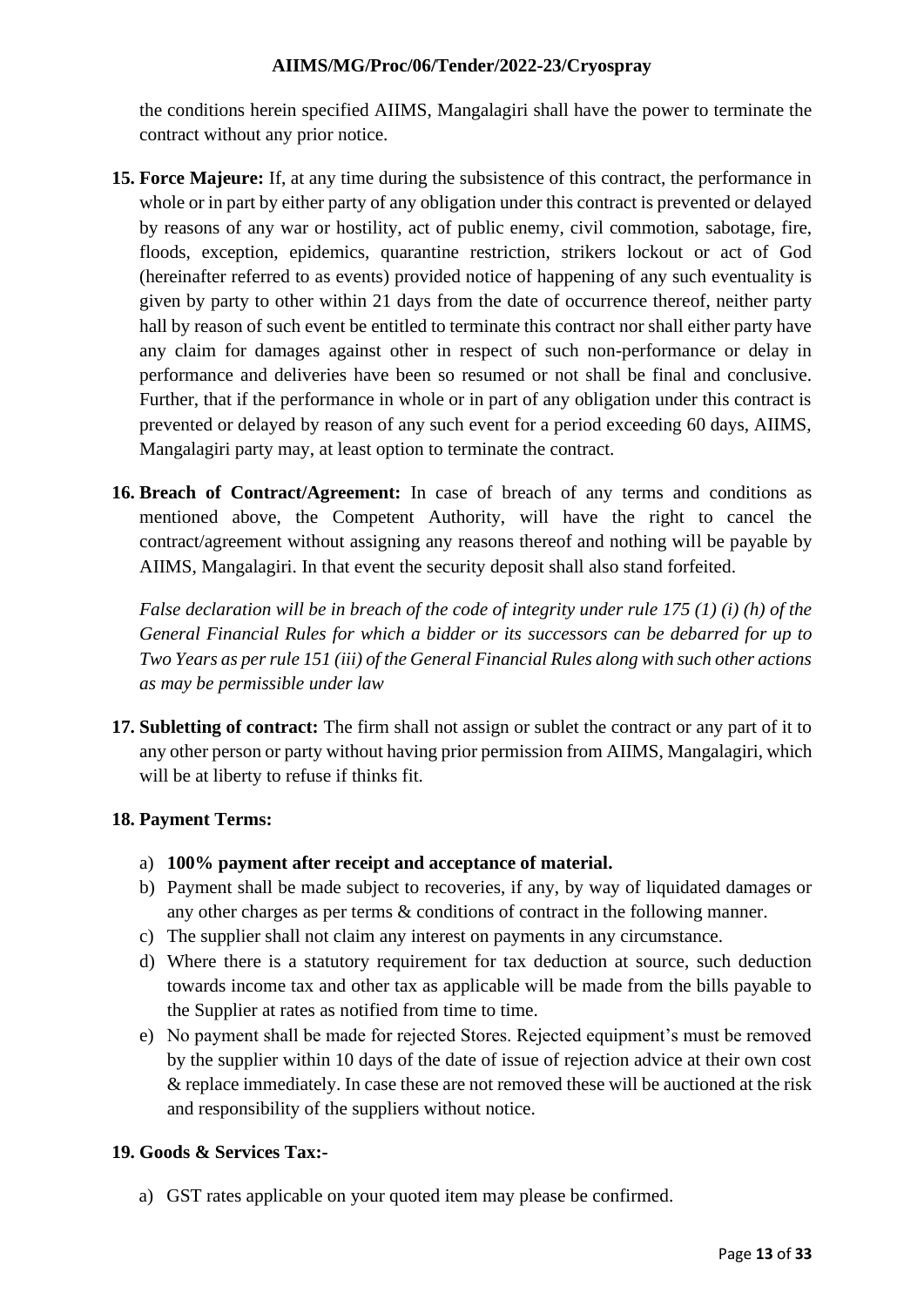- b) Please confirm if there any change (Upward/Reduction) in your **Basic Price** structure. And you are also requested to pass the Input Credit as per the following Anti Profiteering Clause of GST. "**Upon Implementation of GST. Any reduction in the rate of tax on supply of goods or service or the benefit of input tax credit shall be passed on to AIIMS Mangalagiri by way of commensurate reduction in the prices**"
- c) HSN Code for each item should be clearly mentioned.

# **20. Fall Clause:**

- a) Prices charged for supplies under Rate Contract by the supplier should in no event exceed the lowest prices at which he bids to sell or sells the stores of identical description to any other State Government/Central/Public Undertaking during the period of the contract.
- b) If at any time during the period of contract, the prices of tendered items is reduced or brought down by any law or Act of the Central of State government, the supplier shall be bound to inform Purchasing Authority immediately about such reduction in the contracted prices, in case the supplier fails to notify or fails to agree for such reduction of rates, the Purchasing authority will revise the rates on lower side. If there is a price increase for any product after quoting the rates, the bidder will have to supply the item as per quoted rates. This office will not accept any higher rates after wards.
- c) If at any time during the period of contract, the supplier quotes the sale price of such goods to any other State Govt./Central and Pubic Undertakings at a price lower than the price chargeable under the rate contract he shall forthwith notify such reduction to Purchasing Authority and the prices payable under the rate contract for the equipment's supplied from the date of coming into force of such price stands correspondingly reduced as per above stipulation.

Any deviation in the material and the specifications from the accepted terms may liable to be rejected and the suppliers need to supply all the goods in the specified form to the satisfaction/ specifications specified in the Purchase order and demonstrate at the their own cost

# **21. Use of contract documents and information**

- a) The supplier shall not, without the purchaser's prior written consent, disclose the contract or any provision thereof including any specification, drawing, sample or any information furnished by or on behalf of the purchaser in connection therewith, to any person other than the person(s) employed by the supplier in the performance of the contract emanating from this Tender document. Further, any such disclosure to any such employed person shall be made in confidence and only so far as necessary for the purposes of such performance for this contract.
- b) Further, the supplier shall not, without the purchaser's prior written consent, make use of any document or information mentioned in this tender except for the sole purpose of performing this contract.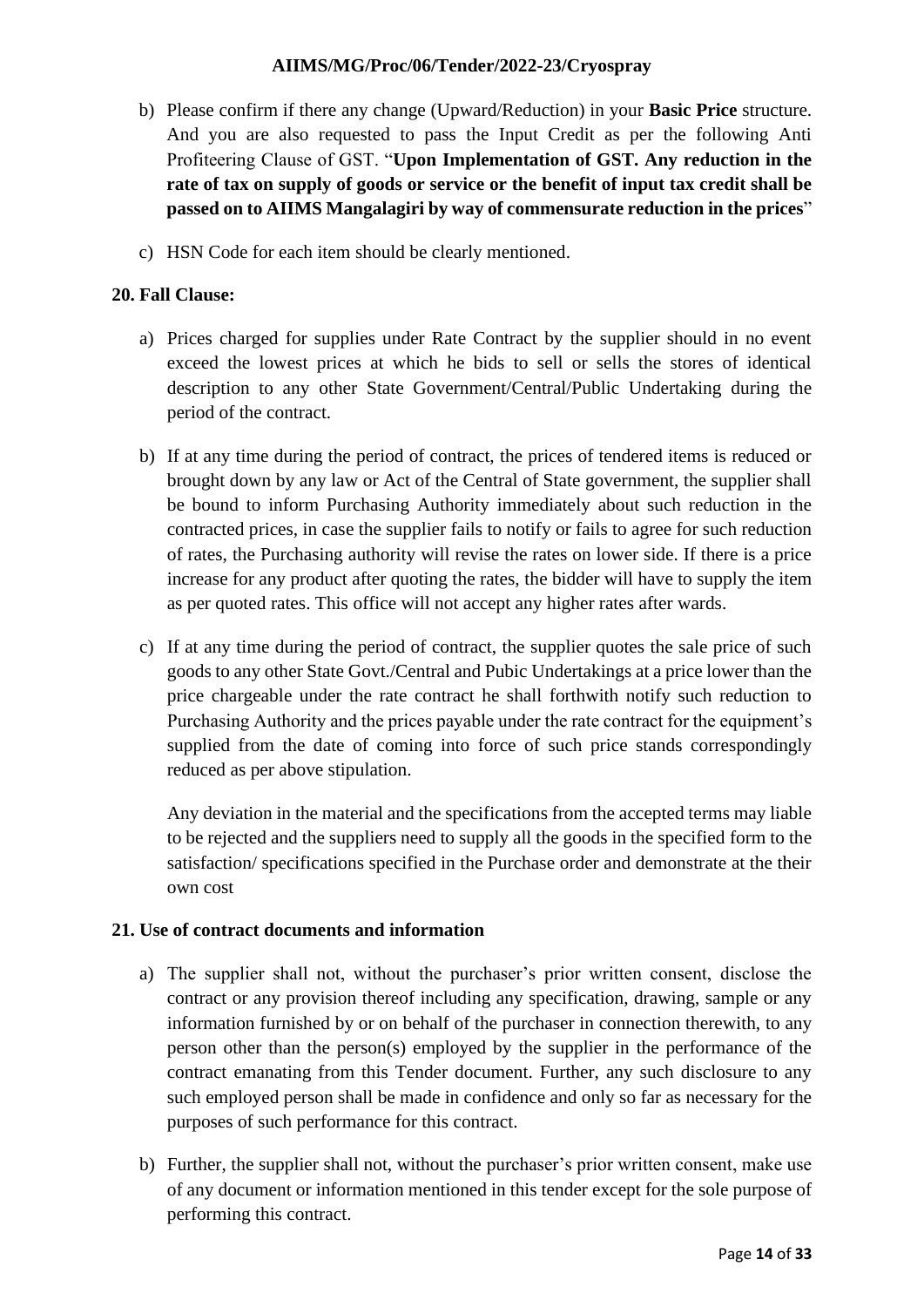- c) Except the contract issued to the supplier, each and every other document mentioned in tender shall remain the property of the purchaser and, if advised by the purchaser, all copies of all such documents shall be returned to the purchaser on completion of the supplier's performance and obligations under this contract.
- **22. Assignment:** The bidder shall not assign, either in whole or in part, its contractual duties, responsibilities and obligations to perform the contract, except with the Purchaser's prior written permission.

# **23. Sub Contracts**

- a) The bidder shall notify the Purchaser in writing of all sub contracts awarded under the contract if not already specified in its tender. Such notification, in its original tender or later, shall not relieve the bidder from any of its liability or obligation under the terms and conditions of the contract.
- b) Sub contract shall be only for bought out items and sub-assemblies.
- c) Sub contracts shall also comply with the provisions of "Country of Origin".
- **24. Signing the Contract:-** The successful bidder shall be required to execute the Contract Agreement accepting all terms and conditions stipulated herein on a non-judicial stamp paper of Rs. 100/- (Rs. One Hundred only) along with performance security within fifteen (15) days from the issue of notification of award. In the event of failure on the part of the successful bidder to sign the Contract within the period stipulated above, the acceptance of BID shall be considered as cancelled.
- **25. Corrupt or Fraudulent Practices:** It is required by all concerned namely the Consignee/Bidders/Suppliers etc to observe the highest standard of ethics during the procurement and execution of such contracts. In pursuance of this policy, the Purchaser defines, for the purposes of this provision, the terms set forth below as follows:
	- a) "corrupt practice" means the offering, giving, receiving or soliciting of anything of value to influence the action of a public official in the procurement process or in contract execution; &
	- b) "fraudulent practice" means a misrepresentation of facts in order to influence a procurement process or the execution of a contract to the detriment of the Purchaser, and includes collusive practice among Bidders (prior to or after Tender submission) designed to establish Tender prices at artificial non-competitive levels and to deprive the Purchaser of the benefits of free and open competition;
	- c) will be rejected a proposal for award if it determines that the Bidder recommended for award has engaged in corrupt or fraudulent practices in competing for the contract in question;
	- d) Will be declared a firm ineligible, either indefinitely or for a stated period of time, to be awarded a contract by the purchaser if it at any time it is determined that the firm has engaged in corrupt or fraudulent practices in competing for, or in executing the contract.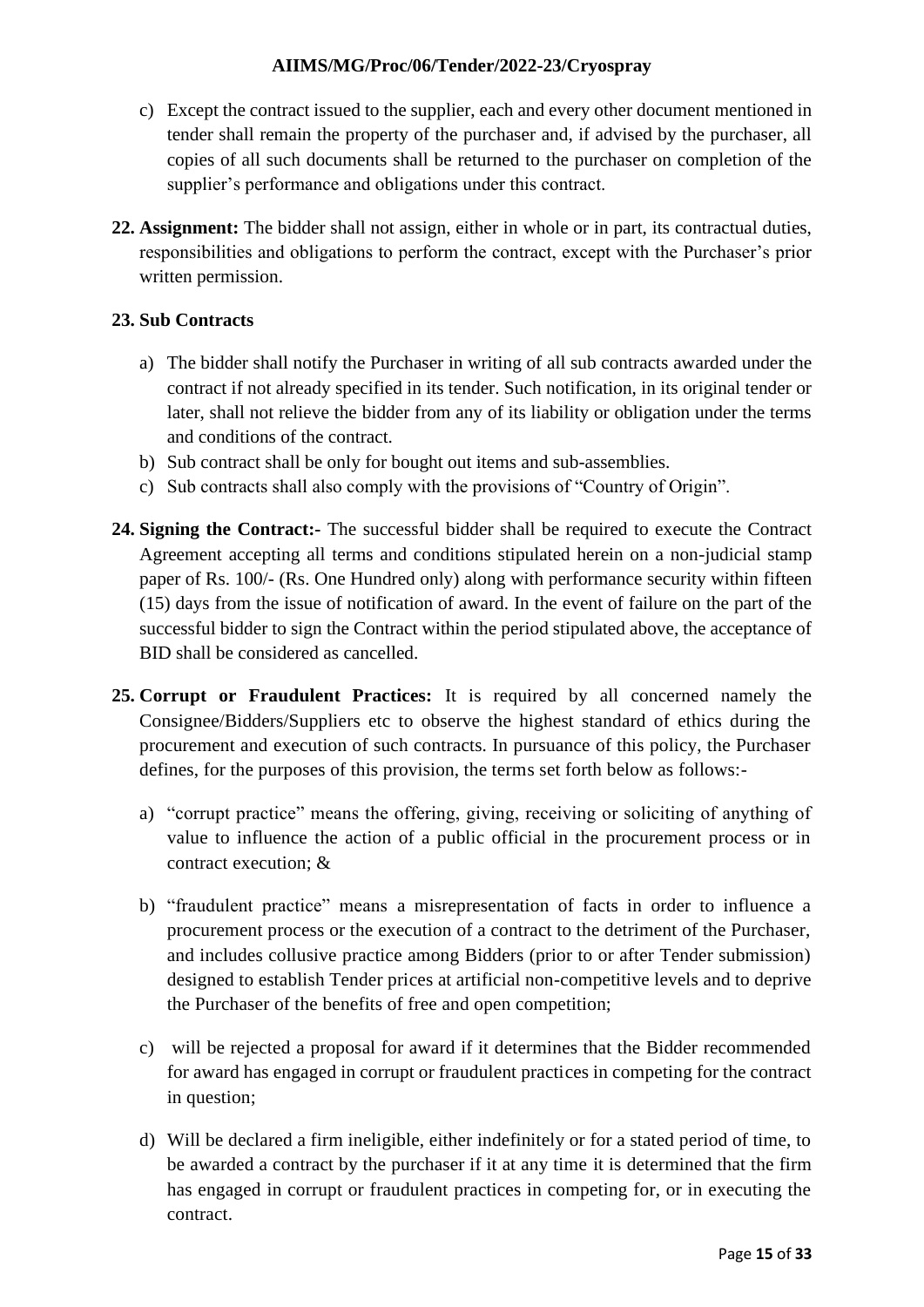- **26.** Bidders are requested to quote their prices on a firm & fixed basis for the entire period of the Contract. Bids of the firms received with prices quoted on variable basis shall be rejected without assigning any reasons and no communication in this regard shall be made.
- **27.** The quantity of item given in the tender is tentative, which may be increased or decreased as per the institute's requirement.
- **28.** No escalation in rates on any account will be permitted during the contract period. Also, no subsidy will be given over the quoted rates.
- **29.** The items will have to be supplied at Institute's designated site. No transportation/ cartage charges will be provided for the same.
- **30.** The Successful Tenderer shall also provide the name and mobile number of a key person, who can be contacted at any time, even beyond the office hours on holidays. The person should be capable of making arrangement for supply of the desired goods even on short notice to AIIMS, Mangalagiri.
- **31.** AIIMS Mangalagiri shall not be responsible for any financial loss or other damages or injury to any time or person deployed/supplied by the bidder in the course of the performing the duties to this office in connection with purchase order/supply order for supplying of reagents.
- **32.** The bidder is required to submit compliance sheet, which should reflect details of clauseby-clause compliance of technical specifications as well as general terms & conditions failing which their offer shall be rejected.

# **33. Arbitration / Resolution of disputes:-**

- a) In the event of any dispute or difference(s) between the vendee (AIIMS Mangalagiri) and the vendor(s) arising out of non-supply of material or supplies not found according to the specifications or any other cause what so ever relating to the supply or purchase order before or after the supply has been executed, shall be referred to the Director AIIMS Mangalagiri who may decide the matter himself or may appoint arbitrator(s) under the arbitration and conciliation Act 1996. The decision of the arbitrator shall be final and binding on both the parties.
- b) If the parties fail to resolve their dispute or difference by such mutual consultation within twenty- one days of its occurrence then, either the Purchaser/Consignee or the supplier may give notice to the other party of its intention to commence arbitration.

# **34. Applicable Law & Jurisdiction of Courts**

- a) The contract shall be governed by and interpreted in accordance with the laws of India for the time being in force.
- b) All disputes arising out of this tender will be subject to the jurisdiction of courts of law in Vijayawada/Guntur (Andhra Pradesh, India).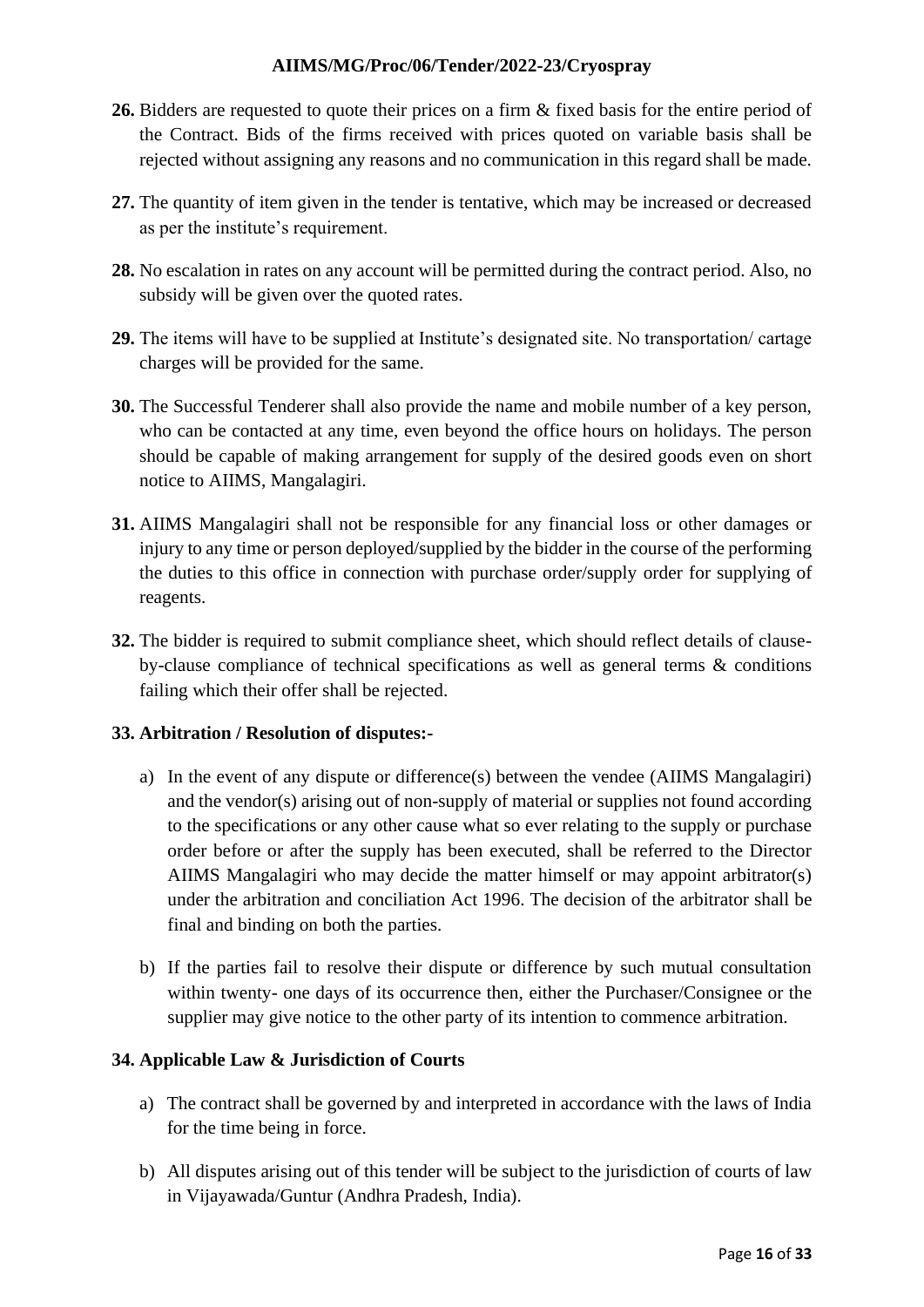# **INSTRUCTIONS FOR ONLINE BID SUBMISSION**

The Director, AIIMS Mangalagiri, invites E-Bids in Two Bid System (i.e., Technical and Financial Bid) from eligible Manufacturers / Direct Importers/ Authorized distributors by online mode through E-procurement portal<https://eprocure.gov.in/> on mutually agreed terms and conditions and satisfactory performance

More information useful for submitting online bids on the CPP Portal may be obtained at <https://eprocure.gov.in/>

# **1. REGISTRATION**

- a) Bidders are required to enroll on the e-Procurement module of the Central Public Procurement Portal (URL: <https://eprocure.gov.in/>) by clicking on the link "Online" bidder Enrollment" on the CPP Portal which is free of charge.
- b) As part of the enrollment process, the bidders will be required to choose a unique username and assign a password for their accounts.
- c) Bidders are advised to register their valid email address and mobile numbers as part of the registration process. These would be used for any communication from the CPP Portal.
- d) Upon enrollment, the bidders will be required to register their valid Digital Signature Certificate (Class III Certificates with signing key usage) issued by any Certifying Authority recognized by CCA India (e.g., Sify / nCode / eMudhra etc.), with their profile.
- e) Only one valid DSC should be registered by a bidder. Please note that the bidders are responsible to ensure that they do not lend their DSC's to others which may lead to misuse.
- f) Bidder then logs in to the site through the secured log-in by entering their user ID /password and the password of the DSC / e-Token.

# **2. SEARCHING FOR TENDER DOCUMENTS**

- a) There are various search options built in the CPP Portal, to facilitate bidders to search active tenders by several parameters. These parameters could include Tender ID, Organization Name, Location, Date, Value, etc. There is also an option of advanced search for tenders, wherein the bidders may combine a number of search parameters such as Organization Name, Form of Contract, Location, Date, Other keywords etc. to search for a tender published on the CPP Portal.
- b) Once the bidders have selected the tenders they are interested in, they may download the required documents / tender schedules. These tenders can be moved to the respective 'My Tenders' folder. This would enable the CPP Portal to intimate the bidders through SMS / e- mail in case there is any corrigendum issued to the tender document.
- c) The bidder should make a note of the unique Tender ID assigned to each tender; in case they want to obtain any clarification / help from the Helpdesk.

# **3. PREPARATION OF BIDS**

- a) Please go through the tender advertisement and the tender document carefully to understand the documents required to be submitted as part of the bid. Any deviations from these may lead to rejection of the bid.
- b) Bidder, in advance, should get the bid documents ready to be submitted as indicated in the tender document / schedule and generally, they can be in PDF / XLS / RAR / DWF/JPG formats. Bid documents may be scanned with 100 dpi with black and white option which helps in reducing size of the scanned document.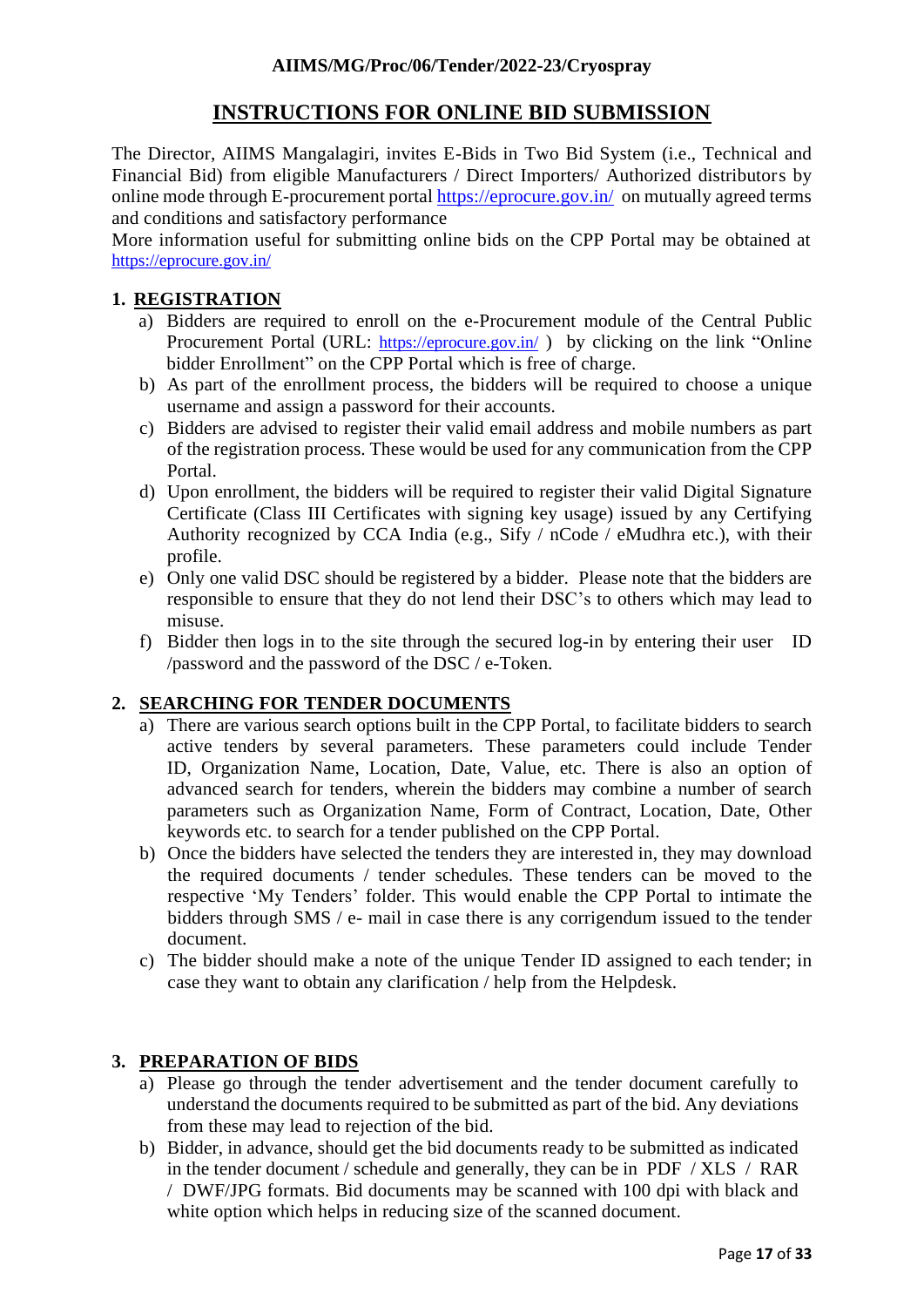c) To avoid the time and effort required in uploading the same set of standard documents which are required to be submitted as a part of every bid, a provision of uploading such standard documents (e.g. PAN card copy, auditor certificates etc.) has been provided to the bidders. Bidders can use "My Space" or "Other Important" Documents'' area available to them to upload such documents. These documents may be directly submitted from the "My Space" area while submitting a bid, and need not be uploaded again and again. This will lead to a reduction in the time required for bid submission process.

# **4. CORRIGENDUM**

- a) At any time prior to the deadline for submission of bids, the purchaser may, for any reason deemed fit, modify the Tender Enquiry Document by issuing suitable Corrigendum to it.
- b) Corrigendum in technical specification issued after pre-bid meeting will be final  $\&$  no corrigendum will be issued thereafter.
- c) Corrigendum will be notified through <https://eprocure.gov.in/eprocure/app> and website of AIIMS Mangalagiri.

# **5. SUBMISSION OF BIDS:**

- a) Bidder should log into the site well in advance for bid submission so that they can upload the bid in time i.e., on or before the bid submission time. Bidder will be responsible for any delay due to other issues.
- b) The bidder has to digitally sign and upload the required bid documents one by one as indicated in the tender document.
- c) Bidders are requested to note that they should necessarily submit their financial bids in the format provided and no other format is acceptable. If the price bid has been given as a standard BOQ format with the tender document, then the same is to be downloaded and to be filled by all the bidders. Bidders are required to download the BOQ file, open it and complete the white colored (unprotected) cells with their respective financial quotes and other details (such as name of the bidder). No other cells should be changed. Once the details have been completed, the bidder should save it and upload it online, without changing the filename. If the BOQ file is found to be modified by the bidder, the bid will be rejected.
- d) The server time (which is displayed on the bidders' dashboard) will be considered as the standard time for referencing the deadlines for submission of the bids by the bidders, opening of bids etc. The bidders should follow this time during bid submission.
- e) All the documents being submitted by the bidders will be encrypted using PKI encryption techniques to ensure the secrecy of the data. The data entered cannot be viewed by unauthorized persons until the time of bid opening. The confidentiality of the bids is maintained using the secured Socket Layer 128-bit encryption technology.
- f) Data storage encryption of sensitive fields is done. Any bid document that is uploaded to the server is subjected to symmetric encryption using a system generated symmetric key. Further this key is subjected to asymmetric encryption using buyers/bid openers public keys.
- g) The uploaded tender documents become readable only after the tender opening by the authorized bid openers.
- h) Upon the successful and timely submission of bids (i.e., after Clicking "Freeze Bid Submission" in the portal), the portal will give a successful bid submission message  $\&$  a bid summary will be displayed with the bid no. and the date  $\&$  time of submission of the bid with all other relevant details.
- i) The bid summary has to be printed and kept as an acknowledgement of the submission of the bid. This acknowledgement may be used as an entry pass for any bid opening meetings.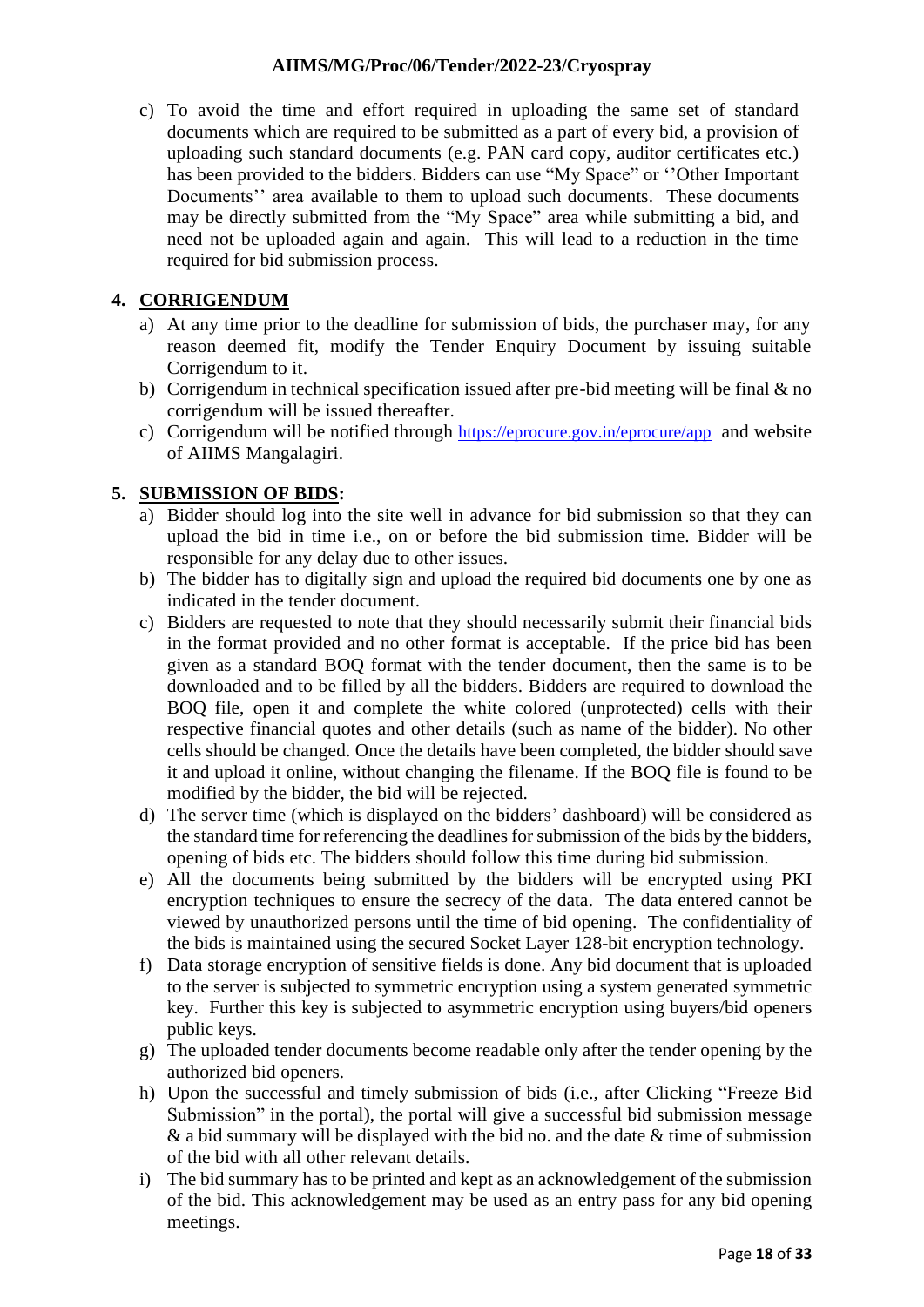# **6. ASSISTANCE TO BIDDERS**

- a) Any queries relating to the tender document and the terms and conditions contained therein should be addressed to the Tender Inviting Authority for a tender or the relevant contact person indicated in the tender.
- b) Any queries relating to the process of online bid submission or queries relating to CPP Portal in general may be call directed to the 24x7 CPP Portal Helpdesk.

Institute website: [http://aiimsmangalagiri.edu.in](http://aiimsmangalagiri.edu.in/) E-Tender Portal: <https://eprocure.gov.in/eprocure/app> For any technical related queries please call at 24 x 7 Help Desk Number 0120-4001 002, 0120-4001 005, 0120-6277 787 Email Support: [cpp-doe@nic.in](mailto:cpp-doe@nic.in) , [support-eproc@nic.in](mailto:support-eproc@nic.in) Tender queries: [procurement@aiimsmangalagiri.edu.in](mailto:procurement@aiimsmangalagiri.edu.in)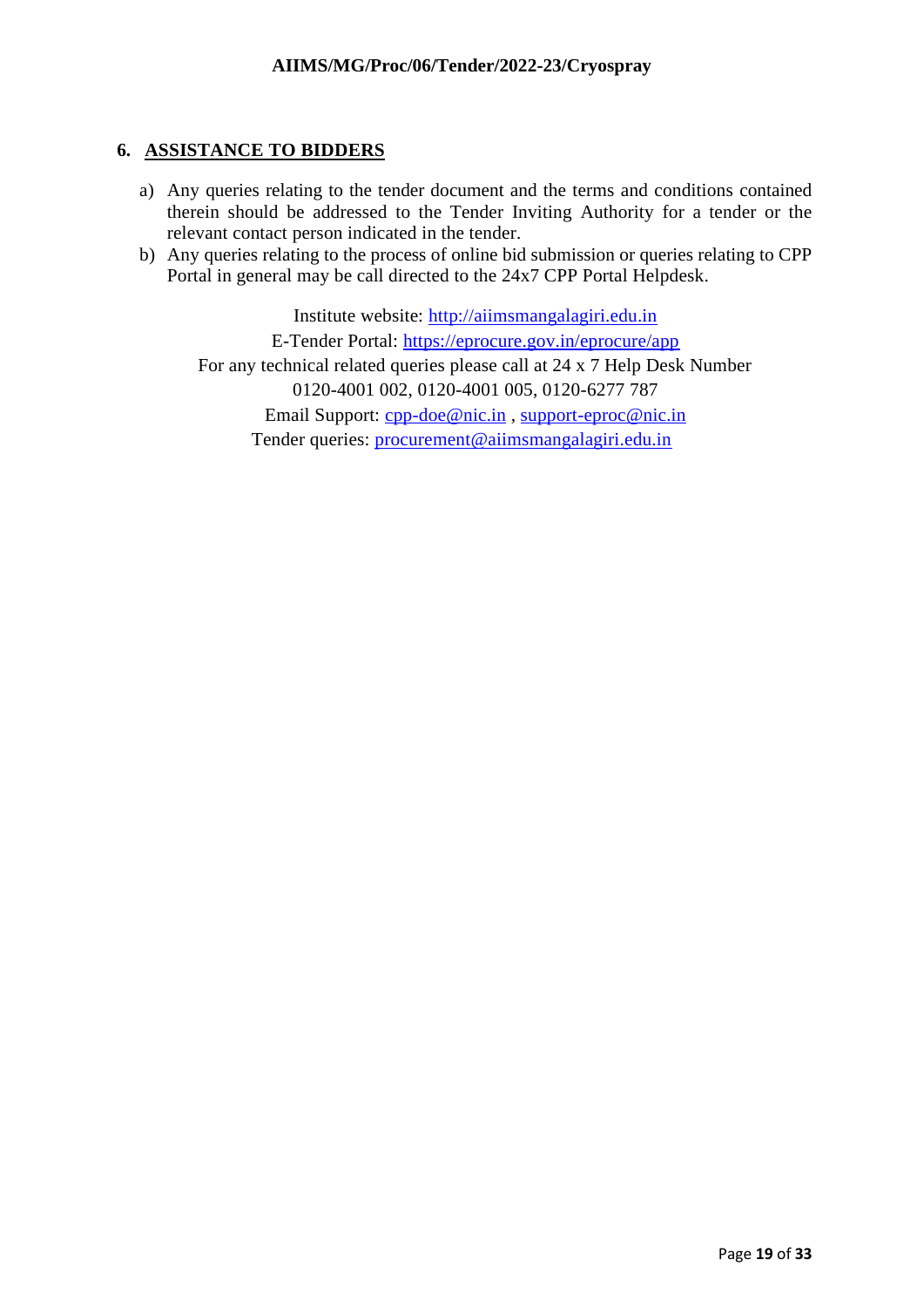To,

**PRICE BID FORM**

The Director, AIIMS Mangalagiri

1. I/We .......................................................................................submitted the bid for Tender No. ………………………………………., dated …………………. for "Tender for supply of Cryospray at AIIMS Mangalagiri"

2. I/We thoroughly examined and understood instructions to tenders, scope of work, terms & conditions of contract given in the tender document and those contained appendix of Terms & Conditions of contract and agree to abide by them.

3. I/We hereby offer to supply at the following rates. I/We undertake that I/We are not entitled to claim any enhancement of rates on any account during the tenure of the contract.

| S.N<br>0. | <b>Description of Item</b>                        | Qty   | <b>HSN</b><br>Code | Country<br>of Origin | <b>Basic rate</b><br>Incl.<br><b>Warranty</b> in<br>Rs. | <b>GST</b> in<br>Rs. | <b>Total</b><br><b>Amount incl</b><br>All taxes in<br>Rs. |
|-----------|---------------------------------------------------|-------|--------------------|----------------------|---------------------------------------------------------|----------------------|-----------------------------------------------------------|
| 1.        | CryoSpray                                         | 1 No. |                    |                      |                                                         |                      |                                                           |
| 2.        | 1 <sup>st</sup> Year CMC<br>Charges post warranty | 1 No. |                    |                      |                                                         |                      |                                                           |
| 3.        | $2nd$ Year CMC<br>Charges post warranty           | 1 No. |                    |                      |                                                         |                      |                                                           |
| 4.        | $3rd$ Year CMC<br>Charges post warranty           | 1 No. |                    |                      |                                                         |                      |                                                           |

Note: *Rates are inclusive of all charges like freight, Unloading, Installation, levies, and duties expect Service Tax. Service Tax shall be paid as per actual, hence it should be shown separately. "Discount" or extra charges if any mentioned by the bidders shall not be considered unless these are specifically indicated in the price schedule.*

Date Place

Signature of the Bidder / Authorized signatory Name

Address

Telephone

Seal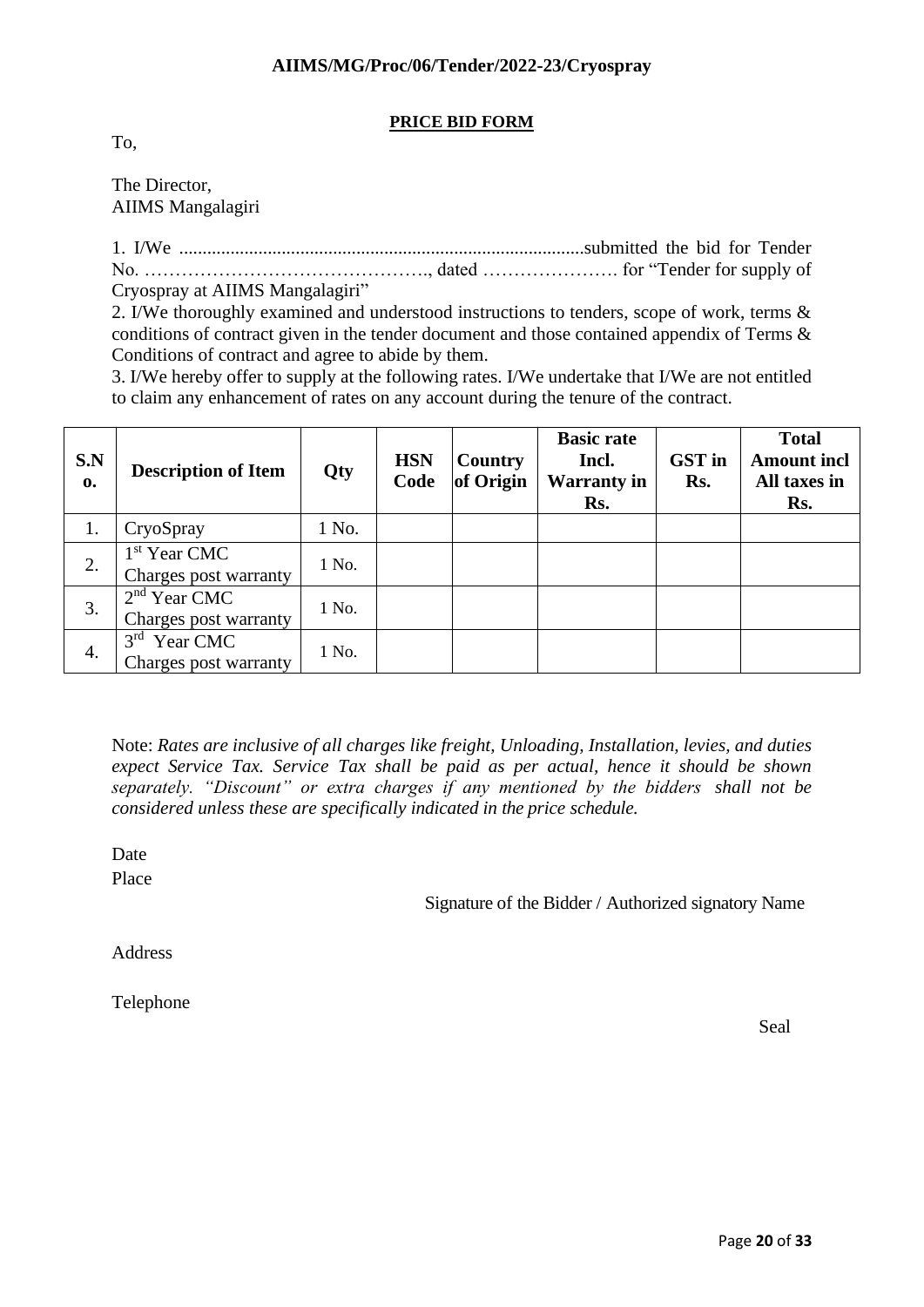#### **Annexure-I**

#### **TENDER ACCEPTANCE LETTER (To be given on Company Letter Head)**

#### **Date:**

To, The Director, AIIMS Mangalagiri

Sub: Acceptance of Terms & Conditions of Tender.

Tender Reference No: \_\_\_\_\_\_\_\_\_\_\_\_\_\_\_\_\_\_\_\_\_\_\_\_

Name of Tender / Work:

Dear Sir,

1. I/ We have downloaded / obtained the tender document(s) for the above mentioned 'Tender/ Work' from the web site(s) namely:

\_\_\_\_\_\_\_\_\_\_\_\_\_\_\_\_\_\_\_\_\_\_\_\_\_\_\_\_\_\_\_\_\_\_\_\_\_\_\_\_\_\_\_\_\_ as per your advertisement, given

in the above-mentioned website(s).

- 2. I / We hereby certify that I / we have read the entire terms and conditions of the tender documents from Page No. \_\_\_\_\_\_\_ to \_\_\_\_\_\_ (including all documents like annexure(s), schedule(s), technical Specifications etc.), which form part of the contract agreement and I / we shall abide hereby by the terms / conditions / clauses contained therein.
- 3. The corrigendum(s) issued from time to time by your department/ organization too has also been taken into consideration, while submitting this acceptance letter.
- 4. I / We hereby unconditionally accept the tender conditions of above-mentioned tender document(s) / corrigendum(s) in its totality / entirety.
- 5. I / We do hereby declare that our Firm has not been blacklisted/ debarred by any Govt. Department/Public sector undertaking.
- 6. I / We certify that all information furnished by our Firm is true  $\&$  correct and in the event that the information is found to be incorrect/untrue or found violated, then your department/ organization shall without giving any notice or reason therefore or summarily reject the bid or terminate the contract, without prejudice to any other rights or remedy including the forfeiture of the full said earnest money deposit absolutely.

Yours Faithfully,

(Signature of the Bidder, with Official Seal)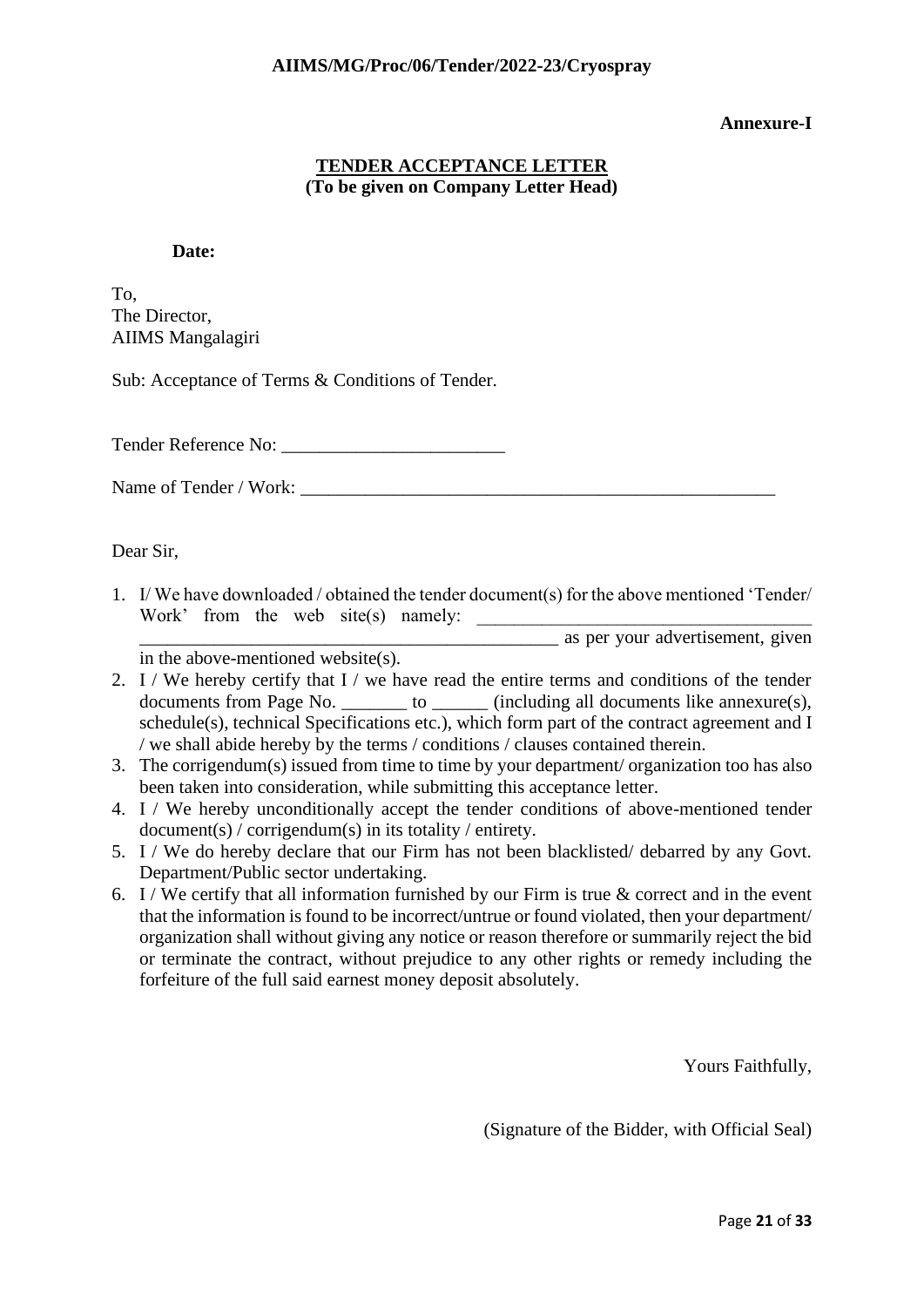**Annexure – II** 

# **PROFILE OF THE ORGANIZATION/COMPANY/FIRM (To be given on Company Letter Head)**

|     | Particulars of the Firm/Company/Agency                                           |  |  |  |  |
|-----|----------------------------------------------------------------------------------|--|--|--|--|
| 1.  | Name of the firm/Company/Agency                                                  |  |  |  |  |
|     | Type of Firm/Company                                                             |  |  |  |  |
| 2.  | (Individual/proprietary/partnership/<br>public/private/ limited/ if any specify) |  |  |  |  |
|     | Type of business                                                                 |  |  |  |  |
| 3.  | (Manufacturer/ Authorized Agent/<br>Consulting company/ if any specify)          |  |  |  |  |
| 4.  | Website                                                                          |  |  |  |  |
| 5.  | Year of Establishment                                                            |  |  |  |  |
| 6.  | Permanent Account No (PAN)                                                       |  |  |  |  |
| 7.  | <b>GST Registration Certificate No</b>                                           |  |  |  |  |
| 8.  | <b>Communication Address</b>                                                     |  |  |  |  |
| 9.  | Email ID                                                                         |  |  |  |  |
| 10. | Telephone/Phone Number                                                           |  |  |  |  |
|     | Particulars of the firm representative                                           |  |  |  |  |
| 11. | Name of the contact person                                                       |  |  |  |  |
| 12. | Designation                                                                      |  |  |  |  |
| 13. | Email ID                                                                         |  |  |  |  |
| 14. | Mobile No.                                                                       |  |  |  |  |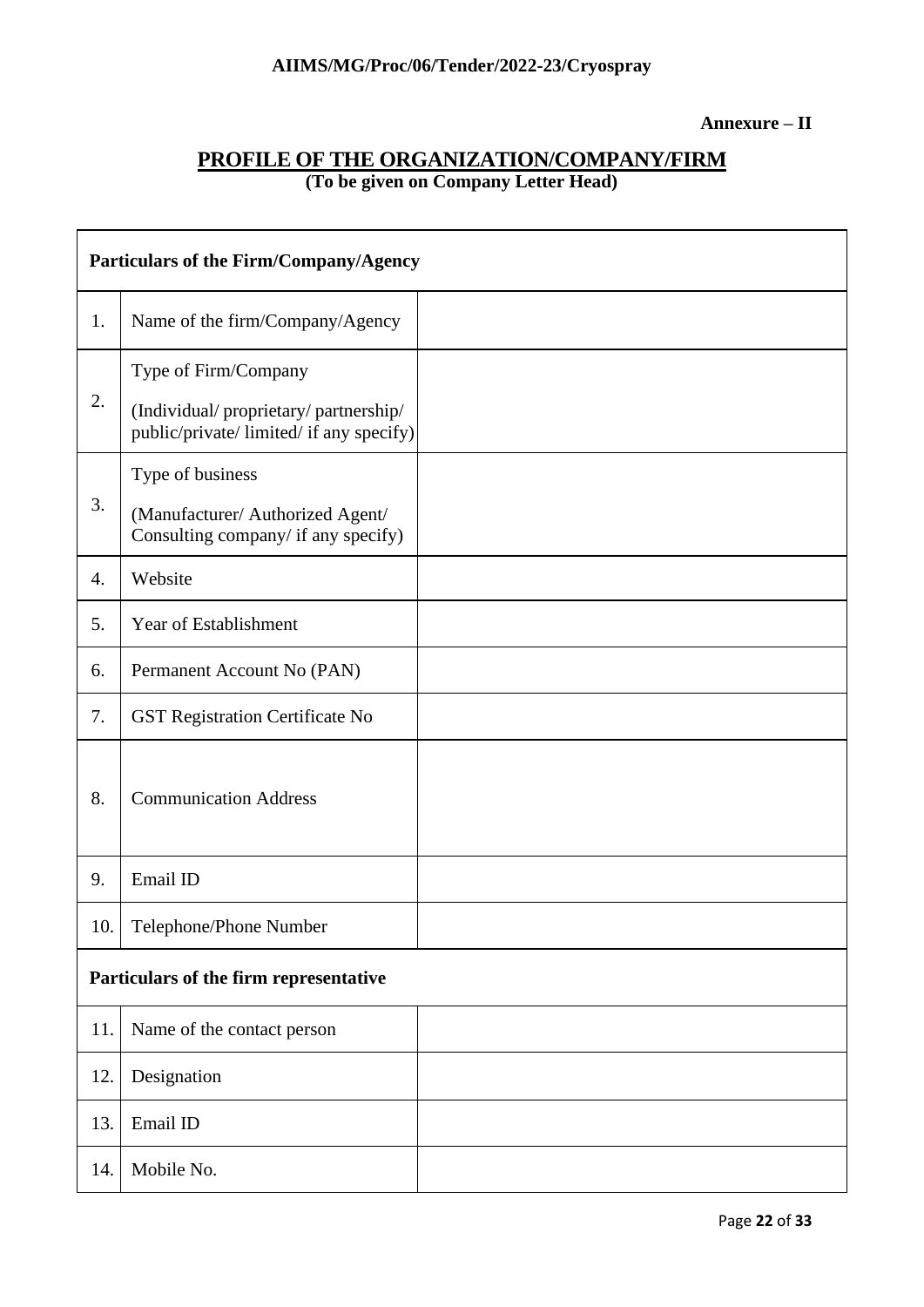|     | <b>Particulars of firm Bank Account</b>                                    |  |  |  |  |
|-----|----------------------------------------------------------------------------|--|--|--|--|
| 15. | Name of the account holder / Firm                                          |  |  |  |  |
| 16. | <b>Account Number</b>                                                      |  |  |  |  |
| 17. | Name of the Bank & Branch                                                  |  |  |  |  |
| 18. | <b>IFSC</b> Code                                                           |  |  |  |  |
| 19. | <b>MICR</b> code                                                           |  |  |  |  |
| 20. | Type of account                                                            |  |  |  |  |
| 21. | Address                                                                    |  |  |  |  |
|     | *Please attach a Cancelled Cheque along with the account information form. |  |  |  |  |

I hereby declare that the particulars given above are correct and complete. If the transaction is delayed or not effected at all for reasons of incomplete or incorrect information I would not hold the user institution responsible. I have read the option invitation letter and agree to discharge responsibility expected or me as a participant under the scheme.

#### **Certified that the particulars furnished above are correct as per our records.**

#### **Signature of the Authorized**

Date:

Designation Office Seal of the Bidder)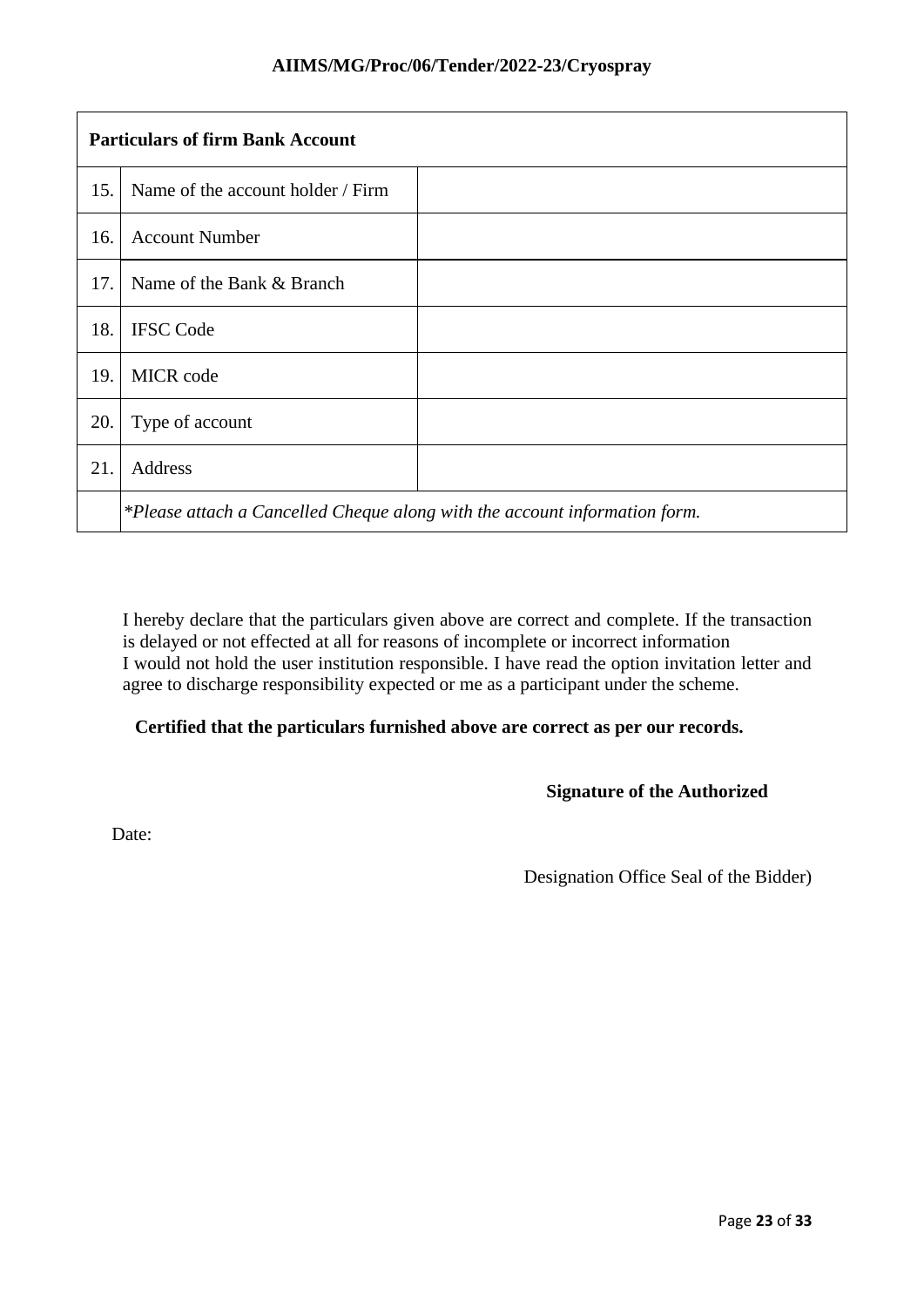**Annexure – III**

#### **MANUFACTURER'S AUTHORISATION FORM (To be submitted by authorized dealers/representatives/importers)**

To

# **Director, All India Institute of Medical Sciences, Mangalagiri – 522503 (Andhra Pradesh, India)**

Dear Sir,

Tender No  $\qquad \qquad$ :

1. We …………………………………… (name of the OEM) are the original manufacturers of the above equipment/Items having registered office at …………….…………… ……….………………………… (full address with telephone number/fax number & email ID and website), having factories at \_\_\_\_\_\_\_\_\_\_\_\_\_\_ and \_\_\_\_\_\_\_\_\_\_\_\_\_\_, do hereby  $\text{authorize}$   $\text{M/s.}$ 

\_\_\_\_\_\_\_\_\_\_\_\_\_\_\_\_\_(Name and address of bidder) to submit tenders, and subsequently negotiate and sign the contract with you against the above tender no.

- 2. No company or firm or individual other than  $M/s$ . \_\_\_\_\_\_\_\_\_\_\_\_\_\_\_\_ are authorized to bid, negotiate and conclude the contract in regard to this business against this specific tender.
- 3. We also hereby undertake to provide full guarantee/warrantee /Comprehensive Annual Maintenance Contract as agreed by the bidder in the event the bidder is changed as the dealers or the bidder fails to provide satisfactory after sales and service during such period of Comprehensive Warranty / Comprehensive Annual Maintenance Contract and to supply all the spares/ accessories / consumables etc. during the said period.
- 4. We also hereby declare that we have the capacity to manufacture and supply, install and commission the quantity of the equipments tendered within the stipulated time.

(Name) For and on behalf of M/s.

Date: (Name of manufacturers)

Place:

**Note: This letter of authority should be submitted on the letterhead of the manufacturing concern and should be signed by a person competent and having the power of attorney to bind the manufacturer.**

No. Dated: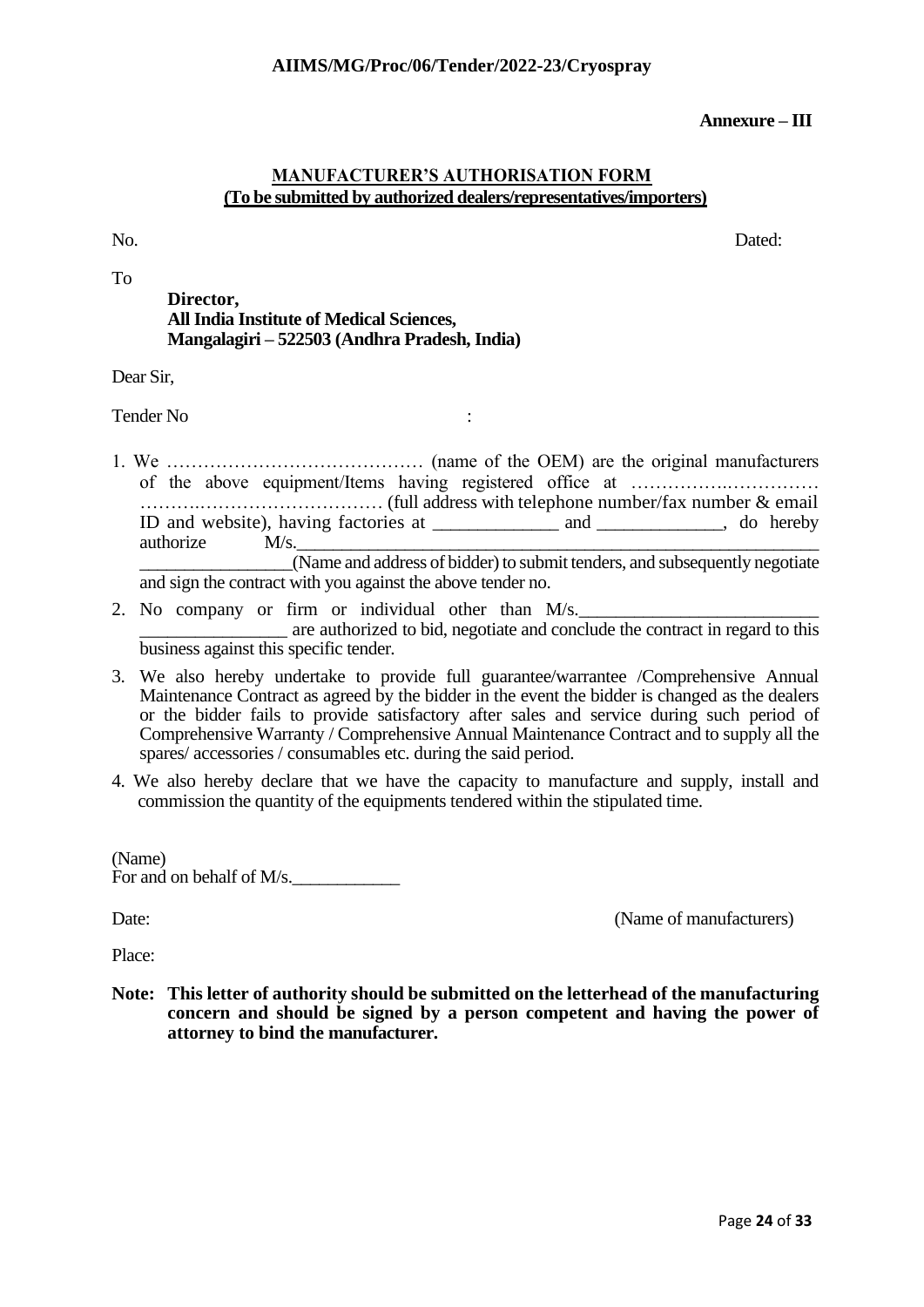#### **Annexure - IV**

#### **Format for Affidavit of Self Certification regarding Local Content in a Medical Devices to be purchase on Rs. 100/- Stamp Paper.**

|             | S/O, D/O, W/O |                    |
|-------------|---------------|--------------------|
| Resident of |               | do hereby solemnly |

affirm and declare as under: P-45021/2/2017-B.E.-II dated 15/06/2017.

That I will agree to abide by the terms and conditions of the policy of Government of India issued vide Notification No:

That the information furnished hereinafter is correct to best of my knowledge and belief and I undertake to produce relevant records before the procuring entity or any authority so nominated by the Department of Pharmaceuticals. Government of India for the purpose of assessing the local content.

That the local content for all inputs which constitute the said medical device has been verified by me and I am responsible for the correctness of the claims made therein.

That in the event of the domestic value addition of the product mentioned herein is found to be incorrect and not meeting the prescribed value-addition norms based on the assessment of an authority so nominated by the Department of Pharmaceutical. Government of India for the purpose of assessing the local content, action will be taken against me as per Oder No. P-45021/2/2017-B.E-II dated 15.06.2017 and Guidelines issued vide letter no. 31026/36/2016- MD dated – 18.05.2018.

I agree to maintain the following information in the company's record for a period of 8 years and shall make this available for verification to any statutory authority.

- i. Name and details of the Domestic Manufacturer (Registered Office, Manufacturing unit location, nature of legal entity).
- ii. Date on which this certificate is issued.
- ii. Medical devices for which the certificate is produced
- iii. Procuring entity to whom the certificate is furnished
- iv. Percentage of local content claimed
- v. Name and contact details of the unit of the manufacturer
- vi. Sale Price of the product
- vii. Ex-Factory Price of the product
- viii. Freight, insurance and handling
- ix. Total Bill of Material
- x. List and total cost value of inputs used for manufacture of the medical device.
- xi. List and total cost of inputs which are domestically sourced Value addition certificates from suppliers. If the input is not in use attached.
- xii. List and cost of inputs which are imported, directly or indirectly.

(Name of firm/ entity)

Authorized signatory (To be duly authorized by the Board of Director)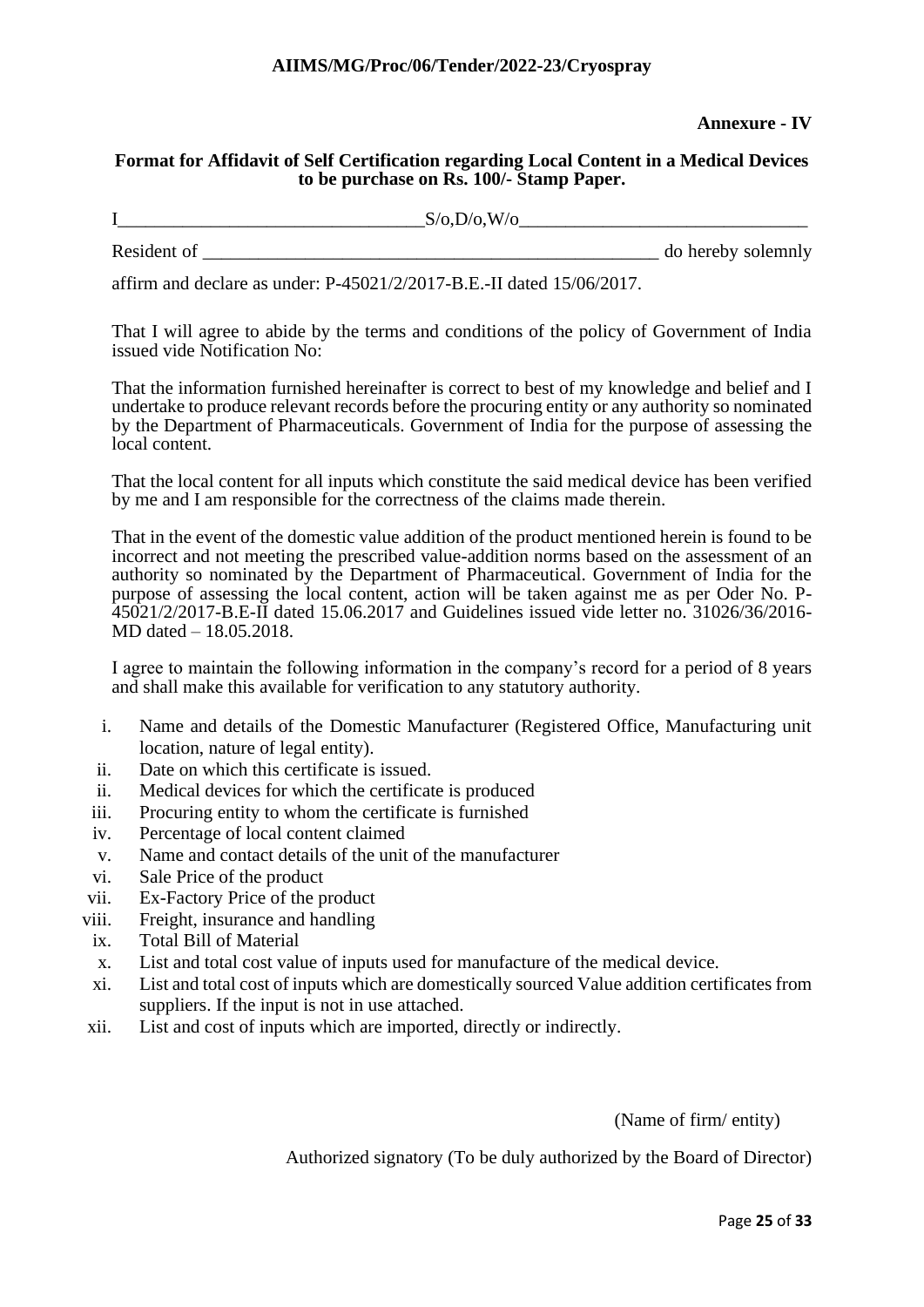#### **Annexure – V**

# **POWER OF ATTORNEY (On a Stamp Paper of relevant value)**

I/ We………………………………………………….(name and address of the registered office) do hereby constitute, appoint and authorize Sri/Smt …………………….………………..… (Name and address) who is presently employed with us and holding the position of ……………………………………………. as our attorney, to act and sign on my/our behalf to participate in the tender no…………………………………… for …………………………………… (Equipment /Item name).

I/ We hereby also undertake that I/we will be responsible for all action of Sri/Smt.……………………………………….. Undertaken by him/her during the tender process and thereafter on award of the contract. His / her signature is attested below

Dated this the day of 20 For

(Name, Designation and Address)

\_\_\_\_\_\_\_\_\_\_\_\_\_\_\_\_\_\_\_\_\_\_\_\_\_

Accepted

(Signature)

(Name, Title and Address of the Attorney)

Date: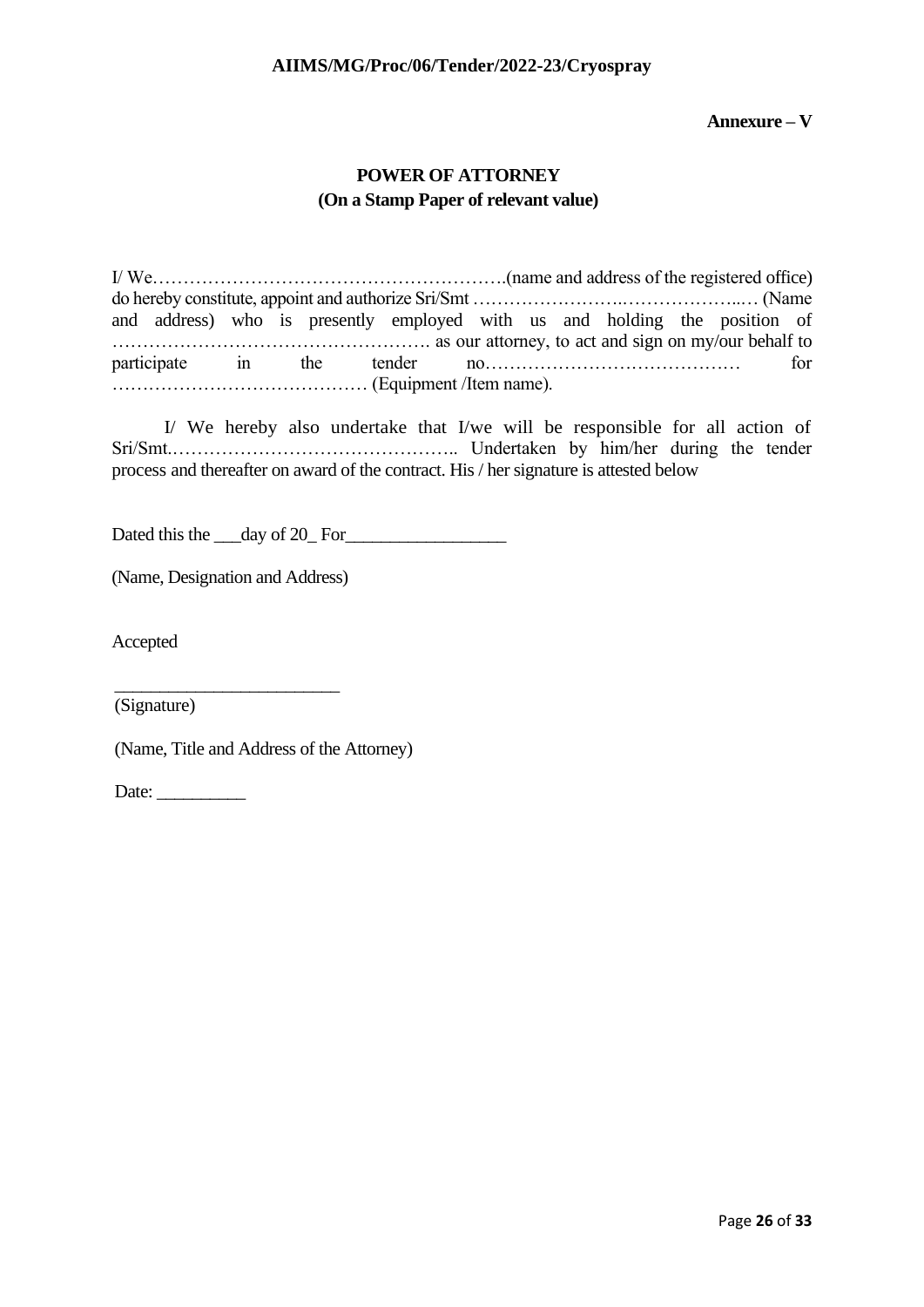# **Annexure – VI**

# **Format of Experience certificate**

| Contract   | Name of the | Description | Qty      | Value of | Date of  | Stipulated | Actual date   |
|------------|-------------|-------------|----------|----------|----------|------------|---------------|
| No./Supply | Purchaser*  | of work     | Supplied | Contract | issue of | period of  | of completion |
| order No.  |             |             |          | (Rs. In  | work     | completion |               |
|            |             |             |          | Lakhs)   | order    |            |               |
|            |             |             |          |          |          |            |               |
|            |             |             |          |          |          |            |               |
|            |             |             |          |          |          |            |               |
|            |             |             |          |          |          |            |               |
|            |             |             |          |          |          |            |               |
|            |             |             |          |          |          |            |               |
|            |             |             |          |          |          |            |               |
|            |             |             |          |          |          |            |               |
|            |             |             |          |          |          |            |               |
|            |             |             |          |          |          |            |               |
|            |             |             |          |          |          |            |               |
|            |             |             |          |          |          |            |               |

\* Attach certificate(s) of payments.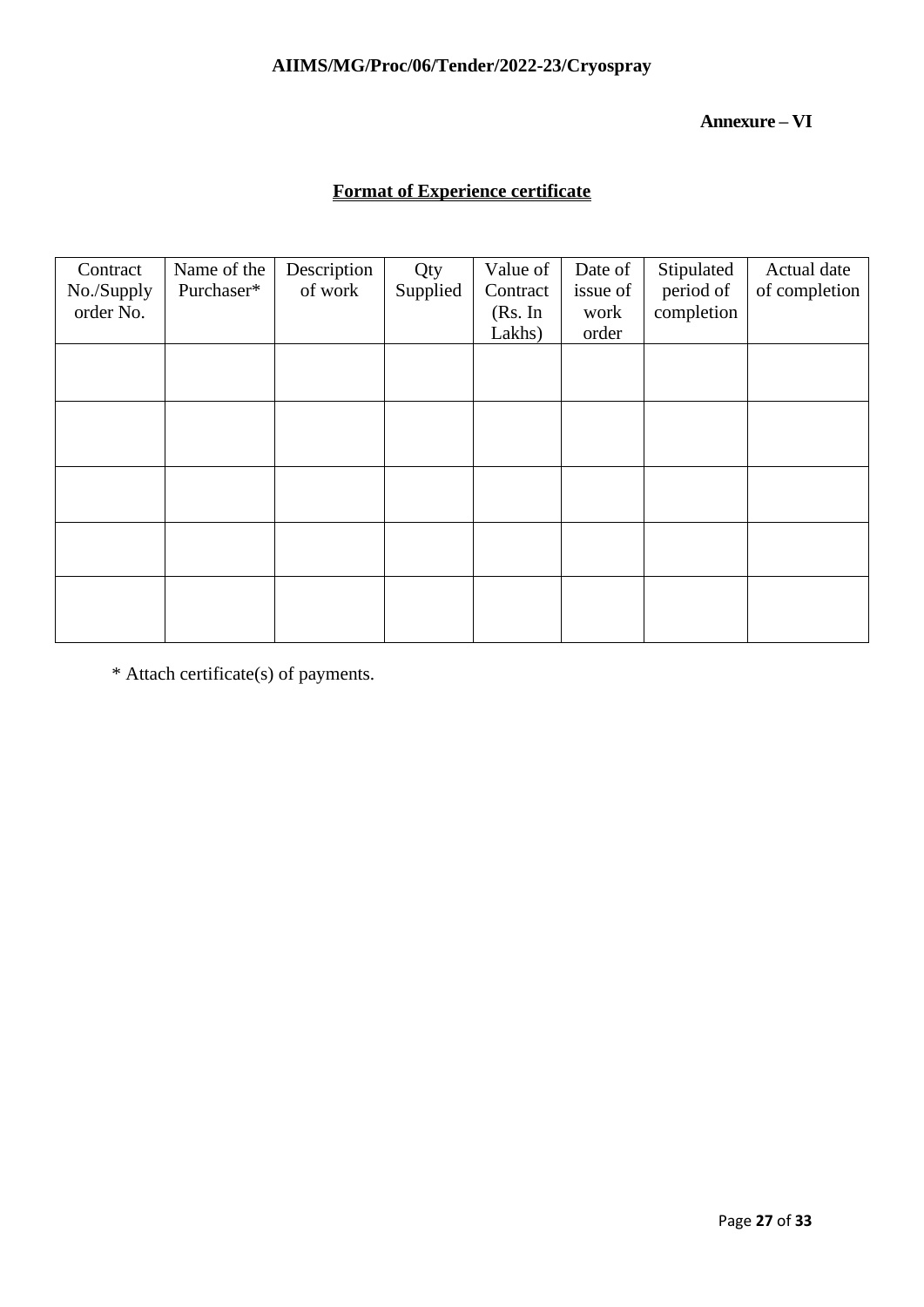#### **Annexure – VII**

# **A F F I D A V I T**

#### **(On Non-Judicial Stamp paper of Rs. 100)**

I, Son / Daughter / Wife of Shri<br>The structure of the contractor of the contractor of the contractor  $P$ roprietor/Director authorized signatory of the agency/Firm (M/s\_\_\_\_\_\_\_\_\_\_), do hereby solemnly affirm and declare as follows:

- 1. I am authorised signatory of the agency/firm and is competent to sign this affidavit and execute this tender document;
- 2. I have carefully read and understood entire tender document including all the terms and conditions of the tender and undertake to abide by them;
- 3. The information / documents furnished along with the above application are true and authentic to the best of my knowledge and belief. I / we, am / are well aware of the fact that furnishing of any false information / fabricated document would lead to rejection of my tender at any stage besides liabilities towards prosecution under appropriate law.
- 4. I/We further undertake that no case/enquiry/investigation is pending with the police/court/vigilance or any government body against the Proprietor/Partner/Director etc. as individual or against legal entity of the Company /Firm/Agency.
- 5. I/We further undertake that none of the Proprietor/Partners/Directors of the Agency/agency was or is Proprietor or Partner or Director of the Agency with whom the Government have banned /suspended/blacklisted business dealings. I/We further undertake to report to the AO(Procurement), AIIMS, Mangalagiri immediately after we are informed but, in any case, not later 15 days, if any Agency in which Proprietor/Partners/Directors are Proprietor or Partner or Director of such an Agency which is banned/suspended in future during the currency of the Contract with you.
- 6. I/We further undertake that our firm/company is fulfilling all the terms and conditions/eligibility criteria obvious/explicit or implied/implicit recorded anywhere in the tender document. If at any time including the currency of the Contract, any discrepancy is found relating to our eligibility or the process of award of the contract criteria, this may lead to termination of contract and/or any other action deemed fit by the Institute.

Date: Name: Place: Designation Designation Seal of the Agency Address:

(Signature of the Bidder)

I/We do hereby solemnly declare and affirm that the above declaration is true and correct to the best of my knowledge and belief. No part of it is false and noting has been concealed therein.

Deponent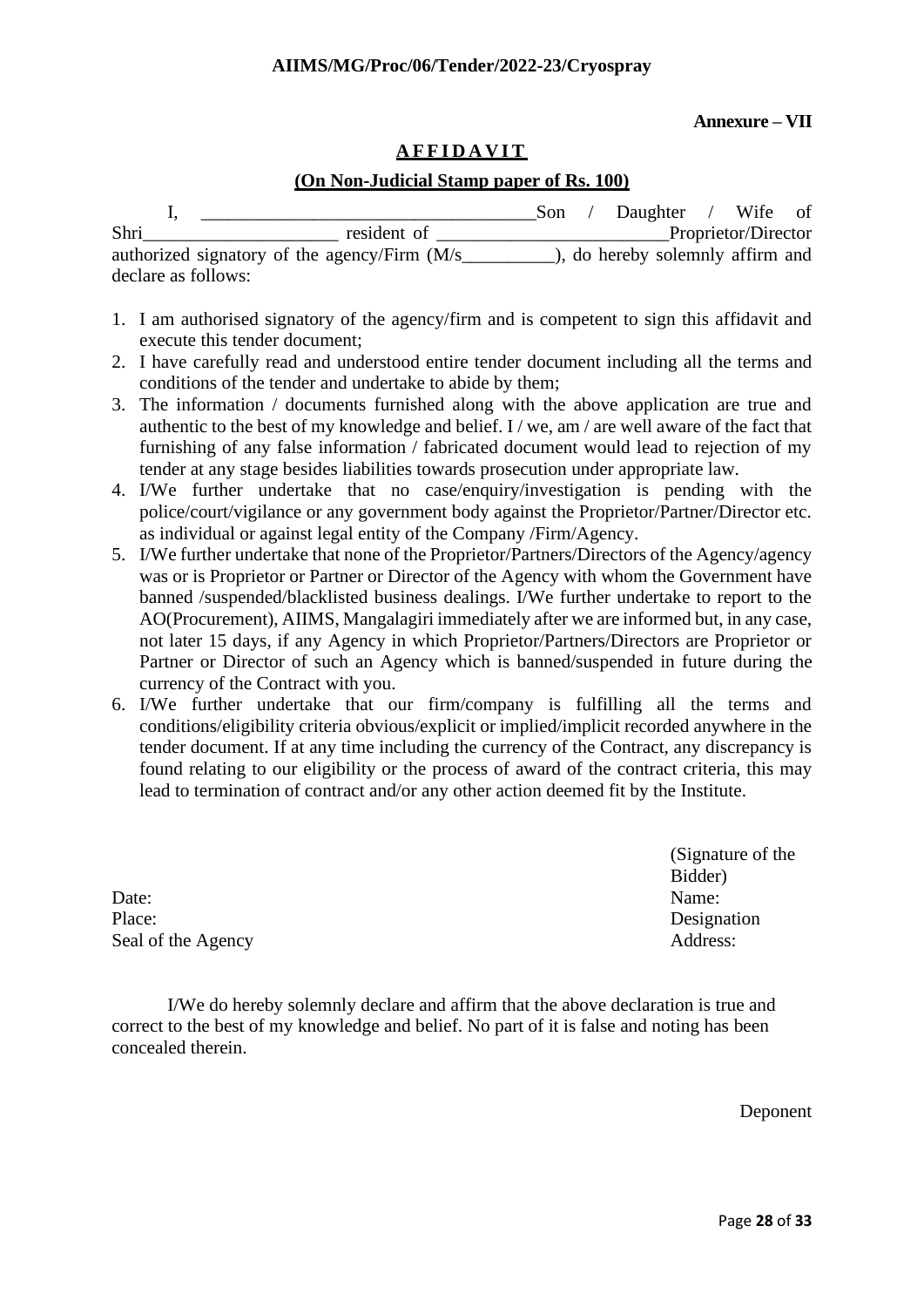**Annexure – VIII**

# **ANNUAL TURNOVER STATEMENT**

(At the Letter Head of Chartered Accountant)

I/We have examined the books of account and other relevant records of ……………… (bidding firm name), having its registered office at …………………………………. (full address of bidding firm) and do hereby certify that:

(1) Annual gross turnover as per Annual Accounts of the firm for last three years is as under-

| Sl.No. | Financial year | Turnover |
|--------|----------------|----------|
| 1.     | 2019-2020      |          |
| 2.     | 2020-2021      |          |
| 3.     | 2021-2022      |          |

(2) Average turnover of the firm for last three financial years is Rs. ………………………. .

Signature of CA (with stamp of Firm) …………………..

Name- ……………………………

(Registration No.- ……………….)

**(Chartered Accountant)**

**UDIN Number: ……………………….**

Firm name- …………………………

Proprietor name …………………….

Signature (with stamp) ……………...

**Date- ……………………………….**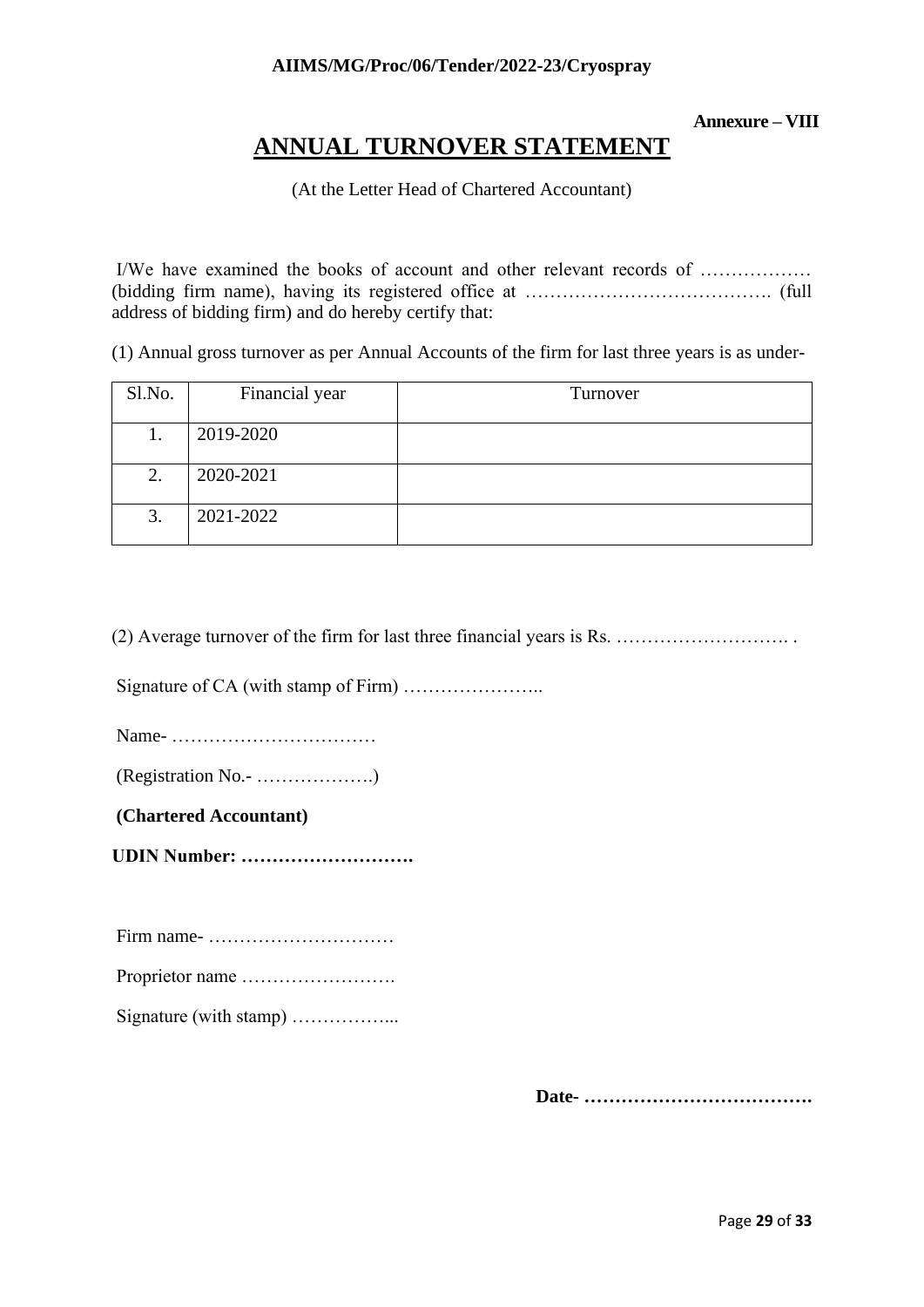### **Annexure – IX**

# **Deviation Statement Form**

The following are the particulars of deviations from the requirements of the tender Specifications.

| S.No | <b>Item</b><br>Code | <b>Description</b> | <b>Specification</b><br>as per Tender | <b>Deviation</b> | <b>Remarks</b><br><i>(including)</i><br>Justification) |
|------|---------------------|--------------------|---------------------------------------|------------------|--------------------------------------------------------|
|      |                     |                    |                                       |                  |                                                        |
|      |                     |                    |                                       |                  |                                                        |
|      |                     |                    |                                       |                  |                                                        |

Place :

Date :

Signature and seal of the Bidder

**Note:** Where there is no deviation, the statement should be returned duly signed with an endorsement indicating "No deviations"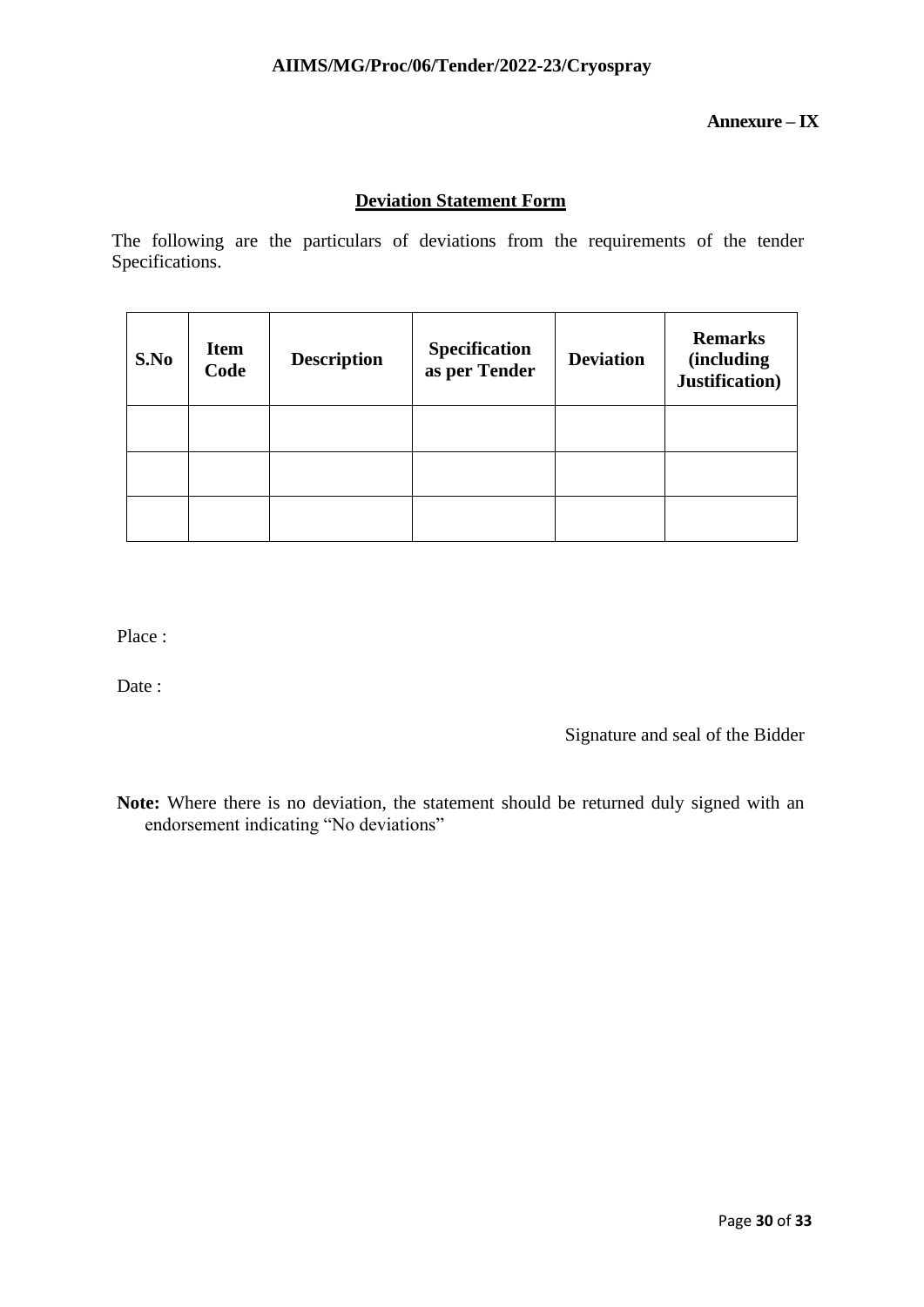**Annexure – X**

#### **CERTIFICATE OF PRICE JUSTIFICATION** [To be given on letter head]

Tender No.:

 $I/We, M/s.$  certify that the rates provided are our best rates and we have not given regents to any Government Department/PSU/Institution for lesser than these rates in last one year.

# **SIGNATURE AND STAMP OF THE BIDDER**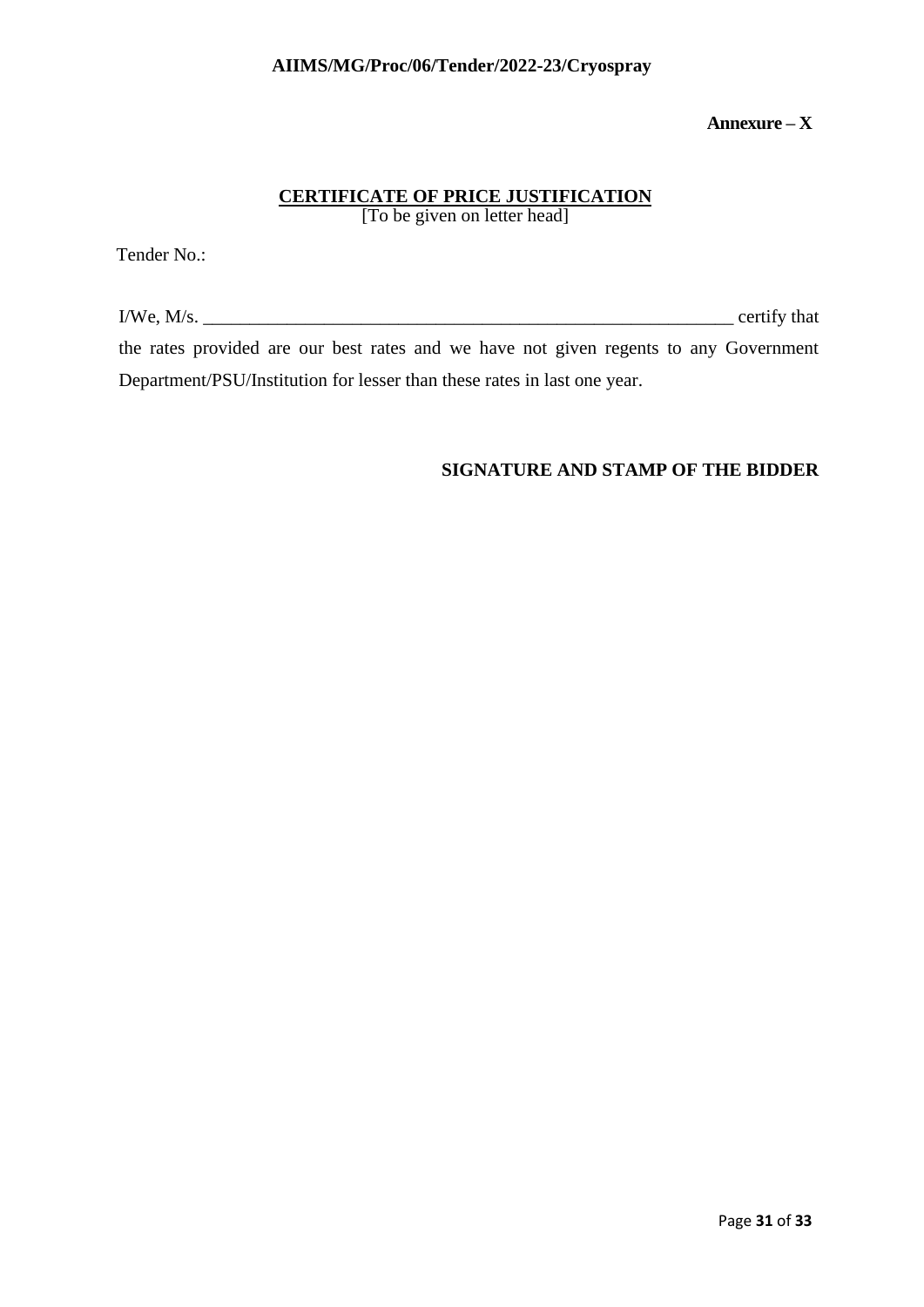### **Annexure – XI**

#### **BANK GUARANTEE FORM**

(To be executed by any scheduled bank, on a non-judicial stamp paper under bank's covering letter mentioning address of the bank)

To,

All India Institute of Medical Sciences Mangalagiri - 522503

In consideration of All India Institute of Medical Sciences, Mangalagiri [hereinafter referred to as AIIMS', which expression unless repugnant to the context and meaning thereof shall include its successors and assigns] having agreed to exempt M/s International method is a set of the electronic method in the electronic method is a set of the electronic method is a set of the electronic method is a set of the electronic method is a set of the electronic method is 'supplier /contractor' which expression unless repugnant to the context and meaning thereof shall include its successors and assigns] from depositing with AIIMS a sum of Rs. \_\_\_\_\_\_\_\_\_\_\_\_\_ (Rupees \_\_\_\_\_\_\_\_\_\_\_\_\_\_\_\_\_\_\_\_\_\_\_\_\_) towards security / performance guarantee in lieu of the said contractor having agreed to furnish a bank guarantee for the said sum of Rs. \_\_\_\_\_\_\_\_\_\_\_\_\_\_\_\_\_\_\_\_ (Rupees \_\_\_\_\_\_\_\_\_\_\_\_\_\_\_\_\_\_\_\_\_\_\_\_\_\_\_\_) as required under the terms and conditions of contract / work order no dated  $\blacksquare$ hereinafter referred as the order'] placed by AIIMS on the said supplier /contractor. We, the bank [hereinafter referred to as 'the bank' which expression shall include its successors and assigns] do hereby undertake to pay AIIMS an amount not exceeding Rs. \_\_\_\_\_\_\_\_\_\_\_\_ (Rupees \_\_\_\_\_\_\_\_\_\_\_\_\_\_\_\_\_\_\_\_\_\_\_\_\_\_\_) on the demand made by AIIMS on us due to a breach committed by the said supplier /contractor of the terms and conditions of the contract /order.

- 1. We the bank hereby undertakes to pay the amount under the guarantee without any demur merely on a demand from AIIMS stating that there is a breach by the supplier / contractor of any of the terms and conditions contained in the order or by the reasons of the supplier's / contractor's failure to comply with the terms and conditions as stipulated in the order or amendment(s) thereto. The demand made on the bank shall be conclusive as to the breach of the terms and conditions of the order and as regard to the amount due and payable by the bank under this guarantee, notwithstanding any dispute or disputes raised by the said supplier / contractor regarding the validity of such breach and we agree to pay the amount so demanded by AIIMS without any demur. However, our liability under this guarantee shall be restricted to an amount not exceeding Rs. \_\_\_\_\_\_\_\_\_\_\_\_\_\_\_\_\_\_\_\_\_\_\_\_\_\_\_ (Rupees  $\Box$
- 2. We, \_\_\_\_\_\_\_\_\_\_\_\_\_\_\_\_\_\_\_\_\_\_\_\_\_\_\_\_\_\_\_\_\_\_\_\_\_\_\_\_\_\_\_\_\_\_\_\_\_\_\_\_\_\_\_\_\_\_\_\_\_\_ the bank further agree that the guarantee herein contained shall remain in full force and effect during the period that would be taken for the performance of the said order and that it shall continue to be enforceable till the dues of AIIMS under or by virtue of the said order have been fully paid and its claim satisfied or discharged or till AIIMS certifies that the terms and conditions of the order have been fully and properly carried out by the supplier / contractor and accordingly discharge the guarantee.

 $3.$  We the state of  $\mathcal{S}_2$  and  $\mathcal{S}_3$  are the state of  $\mathcal{S}_4$  and  $\mathcal{S}_5$  are the state of  $\mathcal{S}_5$  and  $\mathcal{S}_6$  are the state of  $\mathcal{S}_7$  and  $\mathcal{S}_8$  are the state of  $\mathcal{S}_8$  and  $\mathcal{S}_9$  are the stat